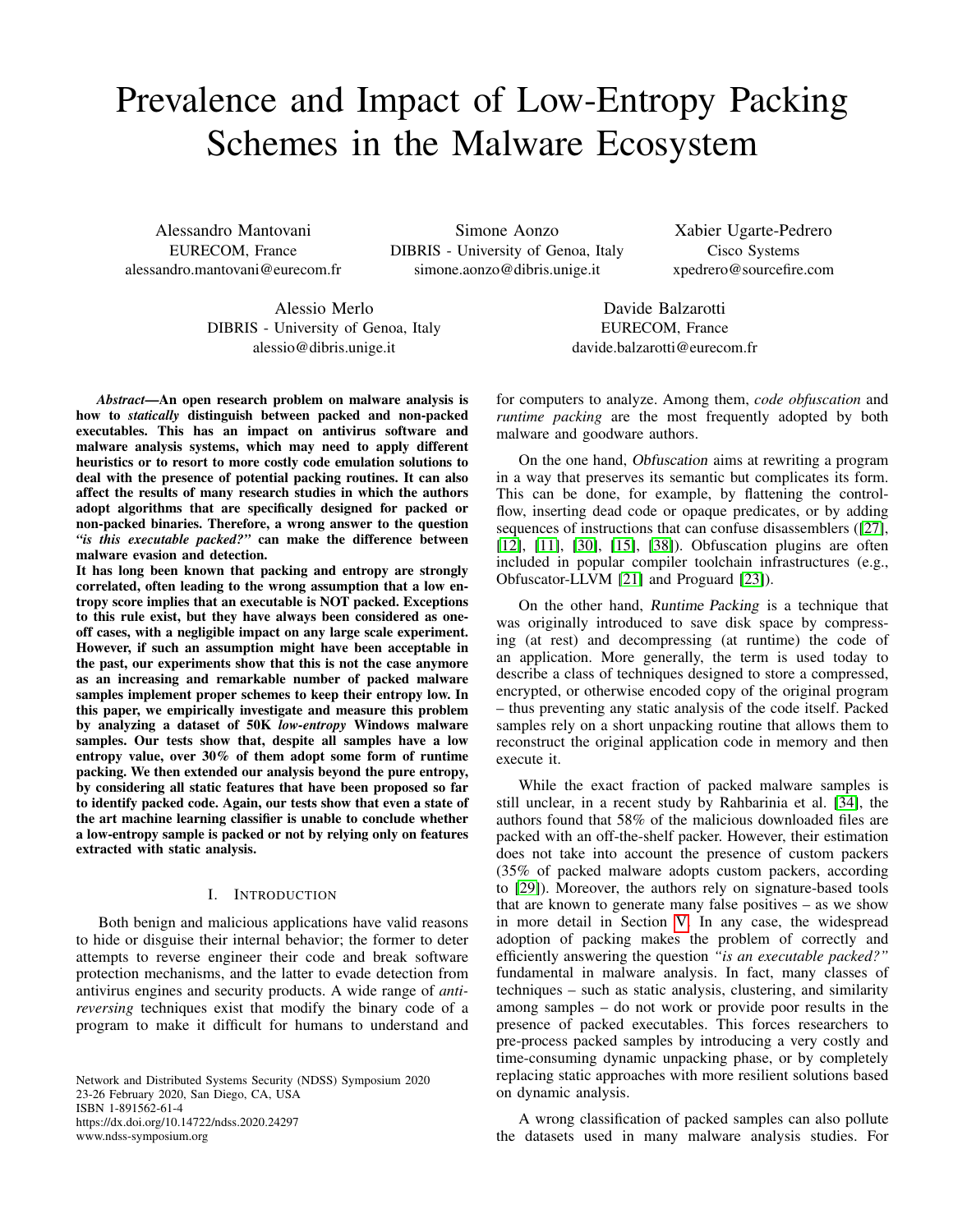instance, researchers often rely on datasets that include both packed and not packed samples, and errors in this separation can lead to unreliable or difficult to reproduce experimental results.

To solve these problems, the security community developed a number of efficient tests to assess the presence of packing. Historically, the Shannon entropy of a program was adopted for this purpose, as both encrypted and compressed data are characterized by a very high entropy — which can be easily distinguished from that of machine code. While early studies (e.g., [\[26\]](#page-14-7)) classified executables just according to their *average* entropy, researchers quickly moved towards entropy computations performed at a lower granularity, i.e., by relying on sliding windows or by calculating the entropy of individual sections. These more fine-grained techniques were often described as very successful in identifying the presence of packing. For instance, Han and Lee [\[19\]](#page-13-3) reported 99% of accuracy and precision by looking at the entropy of individual sections. Another well-known approach to identify the presence of packing relies on the use of custom signatures, as applied by popular tools like Detect It Easy [\[3\]](#page-13-4), Manalyze [\[4\]](#page-13-5), and PEiD [\[7\]](#page-13-6). However, this solution is prone to errors, and it is unable to identify previously-unknown packing routines – as we show in more detail in Section [V.](#page-7-0)

Since entropy became a discerning metric to discover packed code, both researchers and malware authors experimented with techniques to pack executables while maintaining the entropy low. For instance, in 2010, Baig et al. [\[10\]](#page-13-7) discussed the possibility of using different encodings to reduce the entropy and evade the checks performed by antivirus software. However, the study was purely theoretical, and the authors did not provide any evidence of the actual adoption of such schemes in the wild. Two years later, Ugarte et al. [\[49\]](#page-14-8) found that samples belonging to the *Zeus* family contained trivial countermeasures to tamper with entropy checks. In this case, the malware authors padded the encrypted data by inserting the same byte (or a subset of bytes) repeated multiple times – in Section [IV](#page-5-0) we inspect the details of how this and the other schemes affects the entropy. Since then, this phenomenon has been sporadically mentioned by malware analysts, but it has never been discussed in detail, and its adoption by malware authors has never been measured. Therefore, even if the existence of low-entropy packing was known to researchers, it was often dismissed as statistically irrelevant and with a negligible impact on practical experiments. As a result, researchers (such as in [\[26\]](#page-14-7), [\[33\]](#page-14-9), [\[39\]](#page-14-10), [\[48\]](#page-14-11), [\[34\]](#page-14-5), [\[47\]](#page-14-12)) continued to resort to entropy-based metrics and static signatures to identify the presence of packing. For instance, in the extensive analysis and large-scale measurement of malware packing performed to date [\[47\]](#page-14-12), the authors selected their samples from VirusTotal [\[8\]](#page-13-8) by querying for files with an entropy greater than seven.

## *Research questions*

Even though security experts do not rely solely on entropy to identify packed samples, there is no systematic study that measured how prevalent low-entropy packing schemes are in the wild and whether existing techniques are able to correctly classify these samples. Moreover, there are popular tools (discussed in Section [V\)](#page-7-0), academic papers (discussed in Section [VI\)](#page-8-0), and even books ([\[44\]](#page-14-13), [\[24\]](#page-14-14)) that still adopt the approximation *packed*  $\approx$  *high entropy*. The goal of this paper is to show that this simple approximation is not correct in a large number of cases, and to improve our knowledge of low-entropy packing by answering the following research questions:

- 1) Which tricks and which packing techniques are used by real-world malware to lower their entropy?
- 2) How widespread are these techniques in the wild? Is low entropy packing a significant trend that needs to be considered when designing malware experiments?

To answer these questions, we assembled a dataset containing 50,000 low-entropy malicious samples belonging to multiple families. We then developed a dynamic analysis tool to classify each sample and categorize the scheme and transformations applied to the packed code. Our dynamic analysis tool reported that over 30% of them adopt some form of runtime packing.

For this reason, we decided to investigate if other features can still be used to detect the presence of packing. In fact, while some papers (e.g., [\[26\]](#page-14-7), [\[33\]](#page-14-9), [\[47\]](#page-14-12)) and tools (e.g., [\[7\]](#page-13-6), [\[3\]](#page-13-4)) consider only entropy to distinguish packed from nonpacked malware, state of the art solutions use a combination of different static features, often based on PE structural properties. Therefore, we introduced two additional research questions:

- 3) Are existing *static* solutions able to distinguish lowentropy packing from unpacked samples?
- 4) If not, can we do that by combining all static features that have been proposed to date in related works, or new research is needed to solve this problem?

In Section [V](#page-7-0) we show how the most popular and actively maintained static tools available today perform on our dataset. Finally, in Section [VI,](#page-8-0) we collected all the static features that have been proposed in previous studies as reliable indicators of the presence of packing. We then trained several classifiers on the union of these features and tested them on our dataset of low-entropy malware (containing both packed and not packed samples). It is important to note that our goal was not to design a new classification scheme based on the combination of all existing features but only to understand whether these features can successfully classify samples in the presence of low-entropy packers.

#### II. BACKGROUND

## *A. Packing and Scope of our Study*

Over the years, anti-reversing techniques have evolved in several directions, which include code obfuscation, compression, encryption, polymorphism, metamorphism, and runtime packing. This process and the real-world adoption of these techniques have been largely discussed in [\[50\]](#page-14-15), [\[31\]](#page-14-16), [\[36\]](#page-14-17), [\[47\]](#page-14-12). Since packing, as used by today's malware, does not have a precise definition, it is essential to clarify which techniques we cover, and which we do not, in the rest of the paper.

First of all, to draw a line between packing and other forms of anti-reversing, we consider packing only when I) the original code of the application is already present in the file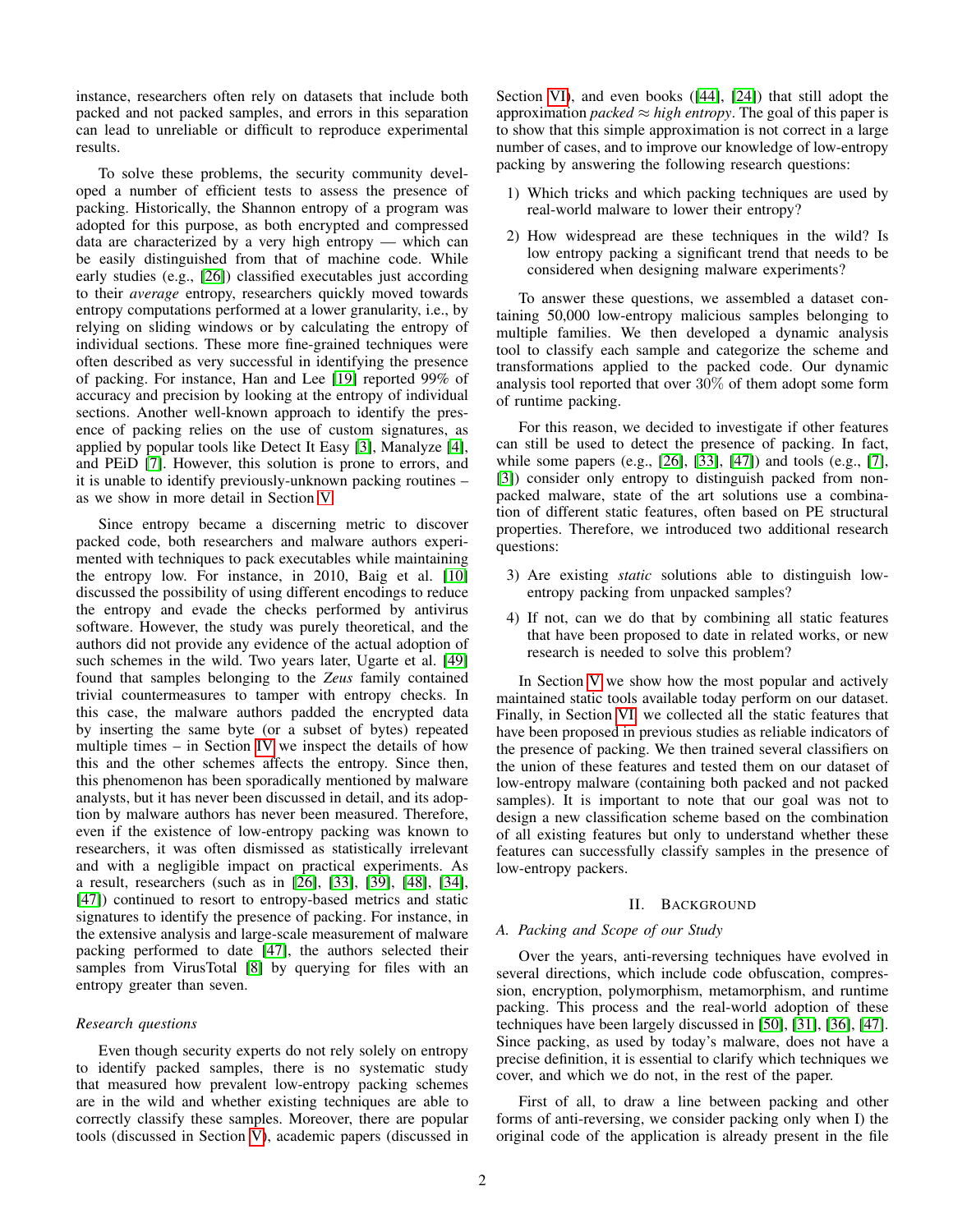but is NOT present in an executable form (i.e., it is encrypted, compressed, or otherwise transformed), and II) the original instructions are later recovered and executed at runtime. We consider instead obfuscation when the code is present in the binary and it retains the ability to be executed, even if it is hard to understand (for humans and/or automated tools) or analyze because it was re-written with the goal of hindering reverse engineering. For the same reason, if a program encrypts all its data but not its instructions, we do not consider that as a form of packing in our study.

Dynamically-generated code (that also includes selfmodifying code) is a generic term that refers to techniques used to generate or modify code at runtime dynamically. In a broad sense, packing relies on these techniques, and it is, therefore, a form of dynamically-generated code. However, not all forms of dynamically generated code are packing – for instance in the case of just-in-time compilers. To distinguish among the two, in our study we measure the size of the unpacked code (see Section [IV\)](#page-5-0) and use this information to separate the cases when the actual application code is unpacked from the cases when just a small snippet of code (e.g., a shellcode) is generated at runtime.

Second, we limit our analysis to *runtime* packers that recover and execute the original code at runtime. Droppers that download a compressed archive from the Internet, unpack them on disk and then run the contained application are outside our scope (as both the dropper and the dropped files could be independently statically analyzed).

Finally, we do not consider emulators (like those included in the Themida packer) that transform the original instructions into a new instruction set and then execute them by using a custom emulator. In fact, in this case, the original code is *never* recovered, but instead permanently replaced with an (often randomized) instruction set.

## *B. Entropy of Executable Files*

Entropy is a metric to measure the uncertainty in a series of numbers (or bytes) or, in other words, to capture how difficult it is to independently predict each number in the series. The difficulty in predicting successive values can increase or decrease depending on the amount of information the predictor has about the function that generated the numbers, and any information it retained about the prior numbers in the series.

In particular, the Shannon entropy H of a discrete random event x tries to predict the number of bits required to encode a piece of data, as given by the formula:

$$
H(x) = -\sum_{i=1}^{n} P(x_i) \log_2(P(x_i))
$$

where  $P(x_i)$  is the probability of the i<sup>th</sup> unit of information (such as a number) in event x's series of n symbols. This formula generates entropy scores between 0.0 and 8.0 when considering that each symbol can have 256 values as it is the case for binary data. Both *lossless compression* and *encryption* functions typically generate high entropy data. In fact, lossless compression functions start by generating a statistical model for the input data, then use such a model to map input data to bit sequences in a way that frequently encountered data will produce a shorter output than infrequent ones; this removes predictability, which increases the entropy. The same applies to encryption functions, as they are specifically designed to generate unpredictable data.

Since the generation of a *packed executable* often relies on compression and/or encryption to disguise the application code, packed files are usually characterized by having a high entropy. As a consequence, entropy was the primary metric used in the past to classify *packed* executables [\[26\]](#page-14-7).

However, many file formats for executables, such as Portable Executable (PE), Executable and Linkable Format (ELF), and Mach Object (MO) divide the file into a number of isolated sections. Obviously, this way of partitioning an executable affects the distribution of its entropy. For instance, machine instructions are often redundant, thus resulting in middle-range (typically 5-to-7) entropy scores, while strings of English text result in even lower entropy values (on average 4.7 [\[18\]](#page-13-9)) due to the limited number of characters they employ. To better discriminate among different areas of an executable, researchers replaced file-level entropy scores with a more fine-grained computation performed at the level of individual sections [\[19\]](#page-13-3) or by applying a (sliding) windows over the program's bytes [\[32\]](#page-14-18), [\[48\]](#page-14-11).

## <span id="page-2-1"></span>*C. Entropy and XOR Encryption*

Since packing usually encrypts code to hide it, we set up an empirical experiment focused on PE x86 code encryption to distinguish between average and high entropy values of plain and encrypted code. On Windows 7, we installed the top 10 applications from the Microsoft Store [\[28\]](#page-14-19), including top browsers and the Visual Studio IDE. We then randomly selected 1, 000 PE executable files, both 64 and 32 bit, from the Program File folder<sup>[1](#page-2-0)</sup>. For each of them, we calculated the entropy of their .text sections; then we XORed the .text section with a randomly generated key, and we recalculated the entropy of this new encrypted data. We repeated the experiment 128 times, changing the key length from 1 to 32 Bytes.

Figure [1](#page-3-0) shows the evolution of the entropy for different key lengths. The circle shows the mean of the 128 experiments, the thick vertical line is the standard deviation, and the thin vertical line shows the range between the maximum and minimum value. As shown in the image, the entropy slowly grows accordingly to the length of the key. When the key length is only 1 Byte long, the entropy does not change as this is just a substitution of the plain-text code and does not alter the frequency of the symbols. Our test shows that the average entropy of real-world plain x86 code is around  $6.2 \pm 0.3$ , and by using a [2](#page-3-1)-bytes key the entropy increases to  $6.7 \pm 0.3$ . Figure 2 shows the difference between the means of the entropy of the XORed code and the original code – emphasizing the rapid effect that the key size has on the entropy of the data.

Finally, we observed that state-of-the-art approaches [\[47\]](#page-14-12) and frequently used tools (e.g., [\[3\]](#page-13-4), [\[4\]](#page-13-5),  $[6]$  – discussed in Section [V\)](#page-7-0) adopt 7.0 as entropy threshold to separate packed and not packed executables. According to our graphs, this

<span id="page-2-0"></span><sup>&</sup>lt;sup>1</sup>We ensured that each file was not previously packed by using the tool we presented in Section [III.](#page-3-2)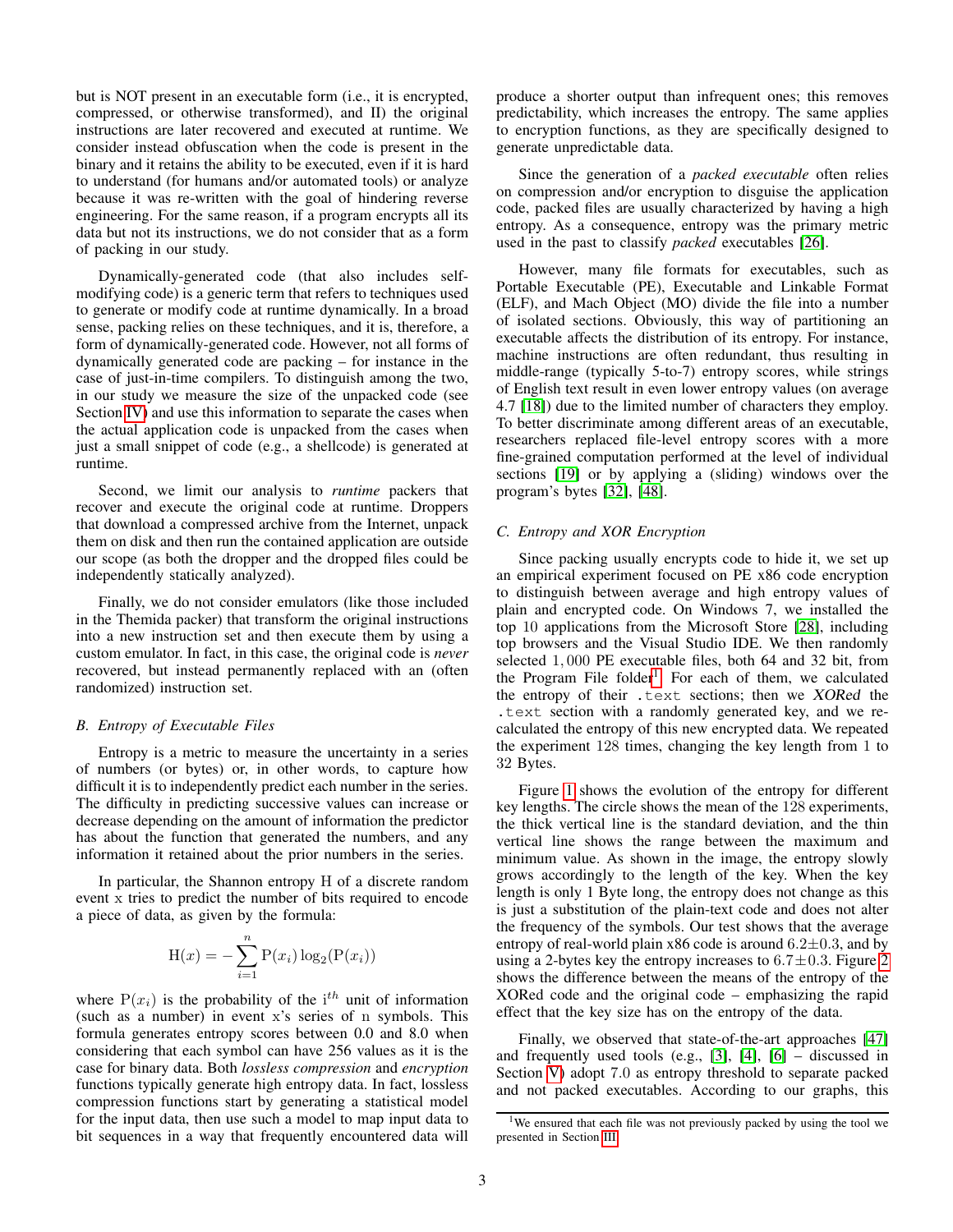<span id="page-3-0"></span>

<span id="page-3-1"></span>Fig. 2. Encrypted .text section – difference in entropy means



value is obtained on average by xor-ing the code with a key of 3 bytes. In the rest of our paper, we will use this threshold to distinguish *low entropy* data (H < 7.0) from *high entropy* data  $(H \ge 7.0)$  and we use this value to construct our low-entropy malware dataset.

## <span id="page-3-2"></span>III. PREVALENCE OF LOW-ENTROPY PACKING

# <span id="page-3-5"></span>*A. Dataset*

We built our dataset by downloading 50, 000 Portable Executable (PE) files, (excluding libraries and .Net applications), randomly selected among those submitted to VirusTotal [\[8\]](#page-13-8) between 2013 and 2019. We only selected PE samples classified as malicious by more than 20 antivirus engines, and such that the entropy of each section, of the entire file, and of potential overlay data<sup>[2](#page-3-3)</sup> were less than  $7.0$  (as motivated in Section [II-C\)](#page-2-1). We adopted these conservative criteria to ensure that a sample is certainly malicious and contains neither compressed nor encrypted data.

Furthermore, we collected a second smaller dataset containing 476 samples used in APT campaigns [\[1\]](#page-13-11), which satisfies the same low entropy constraints. From now on, we will refer to this dataset as the *APT dataset*. The samples belonging to the APT dataset were collected over a period spanning from 2015 to 2018.

## *B. Analysis*

To carry out our first experiment, we designed and implemented Packer Detector (hereafter, PD), a dynamic analysis tool built on top of the PANDA [\[17\]](#page-13-12) analysis framework. The goal of PD is to precisely trace unpacking behavior by monitoring when a sample executes a memory area which it previously modified. The analysis of a single sample produces as output several text files that are subsequently analyzed to reconstruct the behavior of the sample.

Since the original code of a packed sample is hidden, the unpacking procedure must carry out some operations to retrieve, restore, and store somewhere in memory the unpacked code. For this reason, PD dynamically executes the target sample on a virtual machine (Windows 7, 64 bit) by spawning the corresponding process and monitoring its registers and memory content. Each sample is executed until the main process exits or until a maximum timeout of 40 minutes is reached. The virtual machine gateway points to an INetSim<sup>[3](#page-3-4)</sup> instance, which provides fake HTTP/S and DNS responses to deceive the sample under analysis into believing that it is connected to the Internet. Despite INetSim delivers fake files based on the file extension in the HTTP request (e.g., .html or .exe), it is configured to avoid returning any executable code, since we do not want to analyze malware which uses external data because it can violate our low entropy constraints.

PD collects write accesses on the memory of the main process and, if applicable, of its child processes, and stores this information as a list  $[WL]$  (Writes List) of tuples. The memory accesses are detected thanks to the PANDA callback PANDA\_CB\_VIRT\_MEM\_AFTER\_WRITE which is raised every time a process performs a memory write. If the PID matches with that one of the process under analysis (or with one of his child ones), we store a tuple in the list  $[WL]$ . Each tuple contains the Program Counter  $(PC)$ register pointing to the instruction that triggered the write operation and the target address AW (Address Written) of the operation. This means that for the  $i$ -th write operation to the address  $AW_y$  performed by the instruction at address  $PC_x$ , we have a tuple  $\langle PC_x, AW_y \rangle_i \in [WL]$ . If the write operation involves more than one byte, the system stores them separately. For instance, if a sample executes the instruction " mov WORD PTR [0x1000], 0x4142 " at the address 0x1234, PD manages the size directive adding the tuples  $[\langle 0x1234, 0x1000 \rangle, \langle 0x1234, 0x1001 \rangle] \in [WL]$ . Furthermore, if the  $PC$  reaches a previously written address in the tuple  $\langle PC_x, AW_y \rangle \in [WL]$  (i.e.,  $AW_y$  points to instruction that it is getting executed), it copies the tuple into another list  $[WXL]$  (Written and eXecuted List); at the end of the execution this list will contain all the written-then-executed

<span id="page-3-3"></span><sup>&</sup>lt;sup>2</sup>The overlay is just appended data to the end of the executable file that is ignored when loading an executable into memory because it is not covered by the PE header. Anyway, opening the executable file in reading mode will allow access to the entire file including the overlay portion.

<span id="page-3-4"></span><sup>3</sup><https://www.inetsim.org/>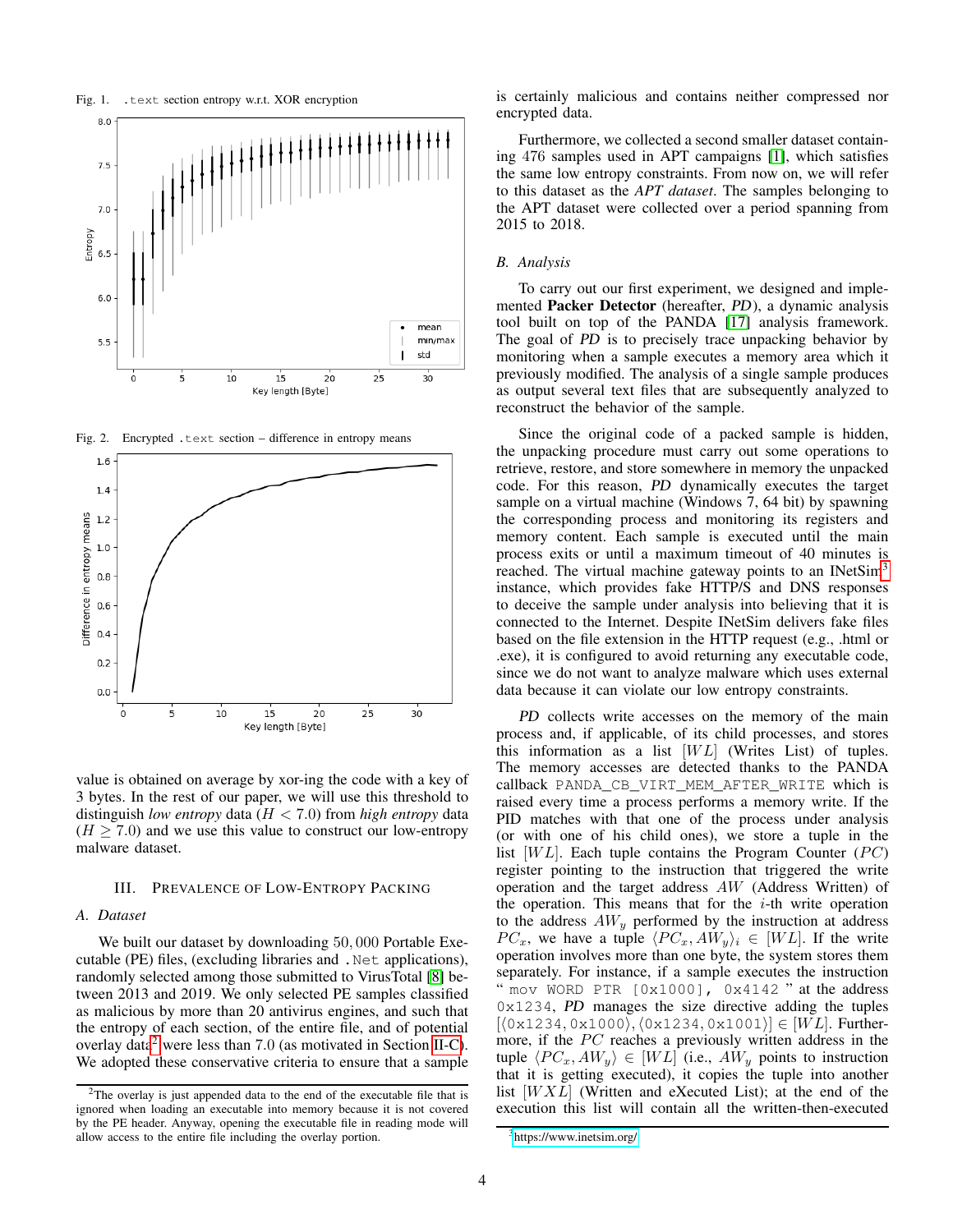addresses and the PC values that triggered the write operation. When the sample terminates, PD analyzes the  $[WXL]$  list: if the sample is packed, the list is not empty and it encompasses some memory regions of consecutive addresses (modulo the x86 length of instructions) that contained the unpacked code. However, when a sample manually loads a Dynamically Linked Library (DLL) and then executes one of its functions, PD would detect this behavior as part of an unpacking routine. To remove this noise, our tool further checks whether the program counter points to code that belongs to a DLL, and remove these cases from our analysis. We also use a threshold of 800 bytes on the length of the  $[WXL]$  list to exclude samples which simply decrypt a short shellcode, a behavior that we do not consider a form of packing and that anyway would likely not significantly affect the overall entropy.

The heuristic adopted by PD can also generate false negatives (i.e., packed samples detected as not packed) if the sample runs incorrectly because of an unexpected crash, incorrect command-line arguments, missing dependencies, or virtual environment evasion <sup>[4](#page-4-0)</sup>. To avoid the risk of polluting our dataset with wrong labels, we decided to conservatively discard the samples that did not exhibit a sufficient amount of runtime behavior, and that therefore might have been incorrectly executed. This includes samples that did not invoke at least ten disk- or network-related syscalls as well as samples whose executed instructions did not span at least five memory pages. For this reason the PD hooks the disk/network-related syscalls (for instance *NtOpenFile* or *NtCreateFile*) relying on the syscall hooking interface offered by PANDA. We also keep track of the code coverage of the sample, i.e., the number of instructions executed compared to the total number of instructions in the executable sections (typically .text). The goal of these selection criteria is not to detect evasive malware, which is still an open problem, but to remove from our dataset those samples that could be incorrectly classified as not packed simply because they failed to run. By applying these simple heuristics, we removed a total of 3, 705 malware samples from our dataset. Based on our conservative thresholds, it is safe to assume that the remaining samples executed long enough to at least unpack their code. For this reason, from now on, we consider 46, 295 as the total number of samples over which we compute our results.

## *C. Results*

During our analysis, we run into a class of samples that, while packed with a high-entropy scheme, evaded our set of filters described in Section [III-A.](#page-3-5) These samples contained encrypted data, but the data was not stored in any of the section nor the overlay area. For instance, a family of file infectors adopted this technique to inject its encrypted code in an area created between the PE header and the first section. While this data belongs neither to the PE header nor to any section, it is automatically loaded in the main memory at runtime (unlike, for instance, the overlay data that needs to be manually loaded by the program). Moreover, since the size of this encrypted code is small with respect to the size of the entire file (approximately 2.6%), it has little impact on the total entropy



<span id="page-4-1"></span>Fig. 3. Dataset composition (cardinality =  $46, 295$ )

of the file. In addition to the area between the PE header and the first section, we have also discovered samples that used the empty area (if present) among sections to store their packed data. In total,  $11.6\%$  (5, 386/46, 295) of the samples in our dataset adopted this interesting, and to the best of our knowledge previously undocumented, scheme to store packed code in a way that evades common entropy-based checks. Among them, the two prevailing families were *hematite* (64%) and *hworld* (35%). Since these samples successfully evaded our entropy checks but without using a low-entropy scheme, we decided to consider them as a separate category in our dataset.

Over the remaining low-entropy samples, our tool discovered that a stunning 31.5% (14, 583/46, 295) employed some form of packing. This shows that entropy alone is a very poor metric to select packed samples and that roughly one-third of the samples with entropy lower than seven are still adopting some form of runtime packing to prevent static analysis. This percentage is even higher if we exclude the samples with hidden high-entropy data. In other words, if we pick a random malware sample that contains no information with entropy higher than seven, according to our experiments there is a 35.6% probability (14, 583/40, 909) that it is packed with a low-entropy scheme. The overall composition of our dataset is summarized in Figure [3.](#page-4-1)

We also downloaded the VirusTotal report of every sample in our dataset and using *AVclass* [\[40\]](#page-14-20), a malware labeling tool, and we have identified the family associated to each sample. Table [I](#page-5-1) reports a ranking of the top ten families in the packed and not-packed categories.

Finally, in the *APT dataset* we did not find any sample that has hidden high-entropy data, while low entropy packing schemes were adopted by 15% of the samples. This shows that low entropy schemes are a well-known practice for malware authors nowadays and the phenomenon is significantly widespread in the wild, leading us to our next research question: *which packing techniques do malware authors adapt to keep the entropy below the suspicious threshold?*

<span id="page-4-0"></span><sup>4</sup>Virtual environment evasions are techniques aimed at detecting whether an executable is running on bare-metal or a virtual machine (regardless of it being emulated or based on a hypervisor).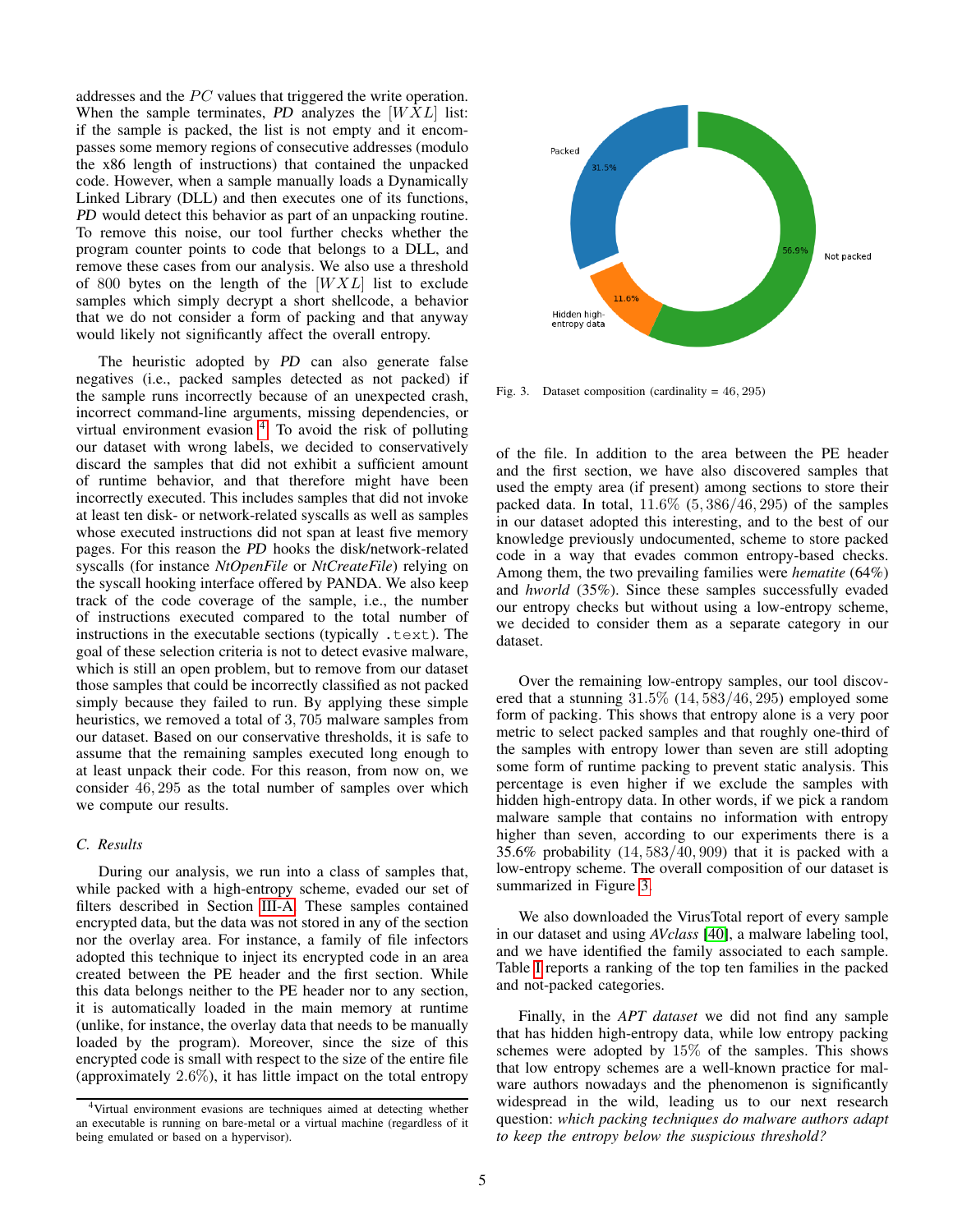<span id="page-5-1"></span>

| <b>Packed</b> | $\%$ | Not packed | $\%$ |
|---------------|------|------------|------|
| sivis         | 28.0 | lamer      | 10.4 |
| unruy         | 11.6 | daws       | 8.8  |
| vobfus        | 9.5  | vbclone    | 8.0  |
| dealply       | 5.4  | sivis      | 7.5  |
| upatre        | 4.1  | triusor    | 4.5  |
| shipup        | 4.0  | flystudio  | 4.0  |
| gepys         | 3.5  | zegost     | 3.9  |
| vilsel        | 2.9  | mailru     | 3.6  |
| sality        | 2.3  | high       | 2.9  |
| hematite      | 2.0  | nitol      | 2.4  |

TABLE I. TOP 10 FAMILIES DISTRIBUTION IN OUR DATASET

<span id="page-5-2"></span>

| TABLE II. | <b>LOW ENTROPY SCHEME</b> |  |
|-----------|---------------------------|--|
|           |                           |  |

| <b>Scheme</b>                | <b>Effect on Entropy</b> |
|------------------------------|--------------------------|
| Padding                      | Decrease                 |
| Encoding                     | Decrease                 |
| Mono-alphabetic Substitution | Unchanged                |
| Transposition                | Unchanged                |
| Poly-alphabetic Substitution | Slightly increase        |

## IV. LOW ENTROPY PACKING SCHEMES

<span id="page-5-0"></span>In this section, we describe the experiments we conducted to enumerate and analyze the different techniques adopted by malware authors to keep the entropy below detectable levels, and measure the frequency in which they appear in our dataset. We emphasize that we refer to *low entropy packing schemes* regardless of their effect on the entropy (increasing, decreasing, or unchanged), as long as such schemes produce *low* entropy data according to our results in Section [II-C.](#page-2-1) Moreover, it is important to note that sophisticated packers often involve several layers of unpacking routines, in which the first layer unpacks the second one, which in turn unpacks the next layer and so on until the original code is reconstructed. However, for our purpose, we only need to study the first unpacking layer, as it is the only visible from a static analysis point of view and the only one that determines the entropy of the data. As we will discuss later in this section, malware authors may also decide to use stronger encryption in deeper layers as long as they keep the entropy of the first layer low.

## *A. Schemes Taxonomy*

We can divide the low entropy schemes observed in the wild into five main categories, summarized in Table [II.](#page-5-2) The table also shows the effect that each scheme has on the final entropy. While some techniques can be used to effectively lower the entropy of data (and therefore 'hide' an already packed sequence of bytes), others can only maintain (or slightly increase) the current entropy, thus requiring to be applied as standalone solutions on the original application code.

Byte Padding includes all techniques in which additional lowentropy data is added to the packed section to decrease the overall entropy. This data typically consists of a single byte, or a repetitive subset of bytes, that are either appended at the end of the code or interleaved with the packed instructions. The unpacking routine, accordingly, skips over the padding while restoring the original instructions. *Byte padding* alone is not a packing technique, and therefore it is often used in combination with other encryption or compression schemes.

Encoding-based schemes decrease the overall entropy by representing the packed information using a different number of bits, thus encoding the same data with a different alphabet of symbols. Although we observed some samples applying wellknown encoding schemes to pack their code, other malicious samples often implement their custom encoding (during our analysis we just observed 6-bit alphabets). As encoding-based schemes can lower the entropy of high-entropy data, they can be used to mask multi-layers approaches that also employ traditional encryption packing.

Monoalphabetic Substitution-based approaches aim at replacing every single byte in the packed payload with a different byte, computed either by using a simple algorithm (e.g., a *XOR* with a 1-byte key) or by looking up each symbol in a translation table.

Transposition is another technique that does not alter the byte distribution and the entropy of the data. In this case, either individual bytes or sequences of bytes are shuffled around to recompose the original code. Sometimes the transposition scheme is fixed, while in other cases the samples embed the 'instructions' to reassemble the bytes in the correct order in the packed data itself.

Polyalphabetic Substitution schemes are simple cryptographic techniques that extend simple byte substitution by using multiple substitution alphabets. Common examples of this approach are the classic Vigenère cipher or the XOR encryption with a multi-byte key. While these techniques usually result in an increased entropy score, the use of very short keys (e.g., 2-4 bytes, as shown in Section [II-C\)](#page-2-1) do not significantly modify the byte distribution, and therefore it limits the increase of the entropy level.

## *B. Schemes in action*

To give an idea of how such schemes work on a real example, we have taken a benign file from the samples we used in the experiment in Section [II-C.](#page-2-1) In particular, we have chosen a sample with the entropy of its .text section corresponding to the average entropy we previously measured in the same experiment. Then, we applied an example of each of the different low-entropy scheme listed above on its .text section. As shown in Figure [4,](#page-6-0) we implemented respectively: padding – interleaving the byte  $0 \times 64$  after each original byte (thus doubling the size), encoding – base64, substitution – XOR with a one-byte key, transposition – byte ordering reversed, poly-alphabetic substitution – XOR with 4 Byte long key. The graph shows for each byte [0, 255] (represented on the x-axis) its frequency in the data (on the y-axis) plotted on a logarithmic scale. In the padding plot, the  $0 \times 64$  byte is the most frequent; this scheme is noteworthy for the way that it effectively decreases the entropy, with the downside of increasing the original source size. The encoding plot contains only the bytes belonging to the *base64* scheme, decreasing the entropy accordingly. Looking closely at the Substitution plot, the reader can notice that the frequencies are shuffled w.r.t.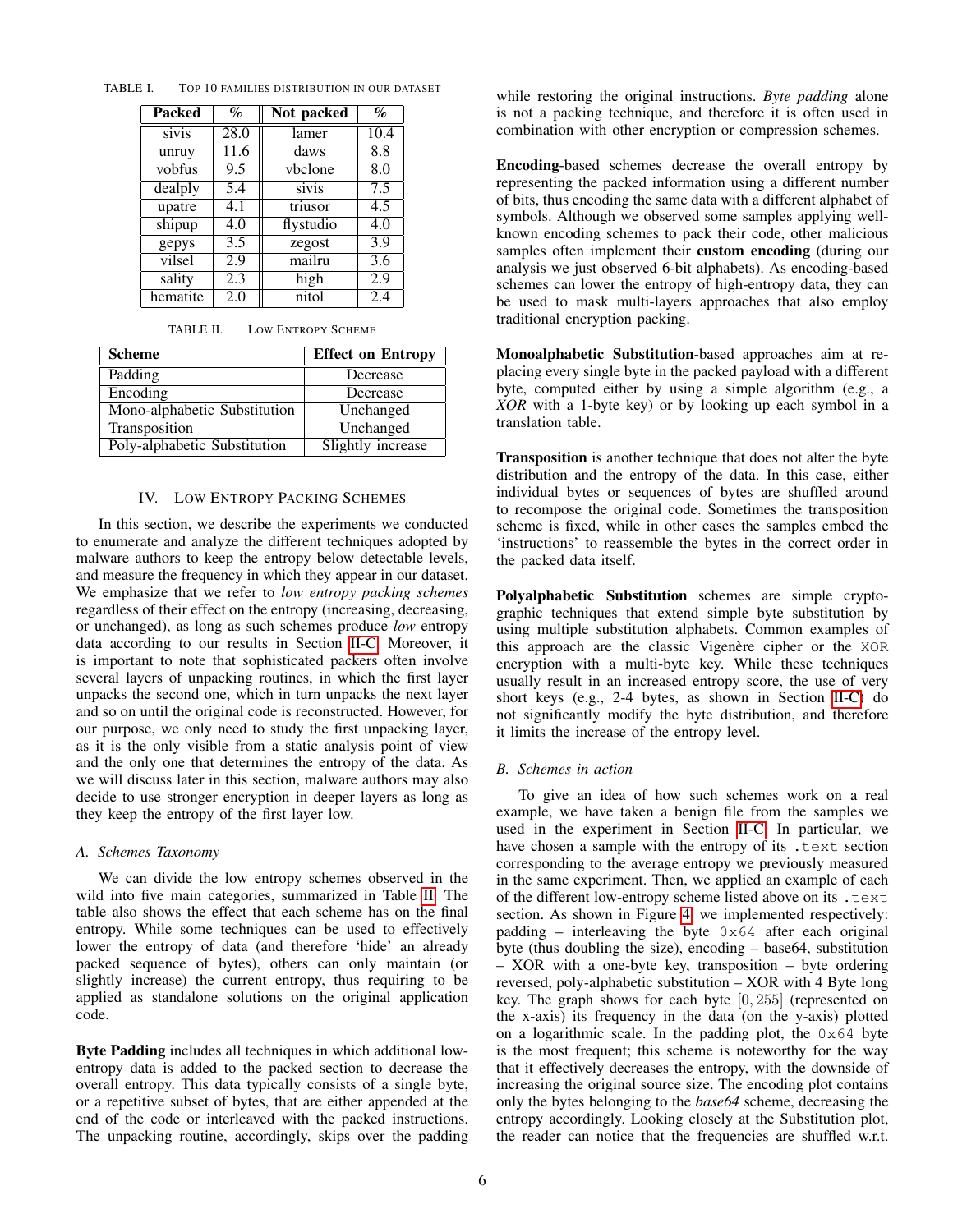the original distribution; for example, given that we used the byte  $0 \times 32$  as the key, the original  $0 \times 00$  byte frequency has been moved  $(0x32 \oplus 0x00 = 0x32)$  to the 0x32 (50 in decimal) frequency. Given that the frequency distribution does not consider the order, the transposition and the original plot are identical, including the entropy. Lastly, the poly-alphabetic substitution is characterized by a more uniformly distributed bytes frequency, and in fact it is the only one that increases the entropy over the 7 threshold.

<span id="page-6-0"></span>



<span id="page-6-1"></span>Fig. 5. Architecture of our analysis tools

## *C. Scheme Classifier*

Once Packer Detector identifies a sample as using some form of runtime packing, a more refined analysis is needed to detect to which of the previously introduced five categories the low-entropy packing scheme belongs to. To accomplish this second set of experiments, we developed another dynamic analysis tool, also based on PANDA, that we call the Scheme Classifier. This tool relies on the output of Packer Detector and applies some heuristics based on the fact that every packing scheme needs to follow the same steps: i) locate and access the source buffer that contains the low entropy packed data, ii) perform operations on such data, iii) write the unpacked data in the destination buffer. We sketched the architecture of our tools and how they are integrated together in Figure [5.](#page-6-1)

It is worth remembering that the output of Packer Detector is a list of tuples, named  $[WXL]$ . Each tuple  $\langle PC_x, AWX_y \rangle \in [WXL]$ , contains the program counter  $PC_x$ of the instruction that triggered the write operation in memory, and the target address  $AWX_y$  where the information was subsequently stored and executed. Accordingly, this information defines the memory regions that contain the destination buffer of the unpacking routine. Moreover, given that PANDA supports the deterministic record and replay of a sample, the tool performs its analysis by replaying the same trace that was recorded by Packer Detector. For each unpacking operation, the Scheme Classifier disassembles (using Capstone [\[2\]](#page-13-13)) and analyses the assembly instructions executed just before the memory write to the destination buffer. It then parses the assembly code and, by relying on the PANDA framework, it reads the values contained in the registers and in the referred memory addresses. The instructions and the values we obtain are used for two reasons: first, the Scheme Classifier performs a backward data-flow analysis to locate the source buffer  $(S_b)$  – where the packed data is located. This corresponds to the identification of all the memory read operations which are supposed to contain the packed code which is being unpacked. For this purpose the Scheme Classifier relies on the PANDA callback PANDA\_CB\_VIRT\_MEM\_AFTER\_READ, which is triggered every time a memory read operation is performed by the process we are tracking (in our case the sample under observation). Second, the Scheme Classifier extracts all the mathemat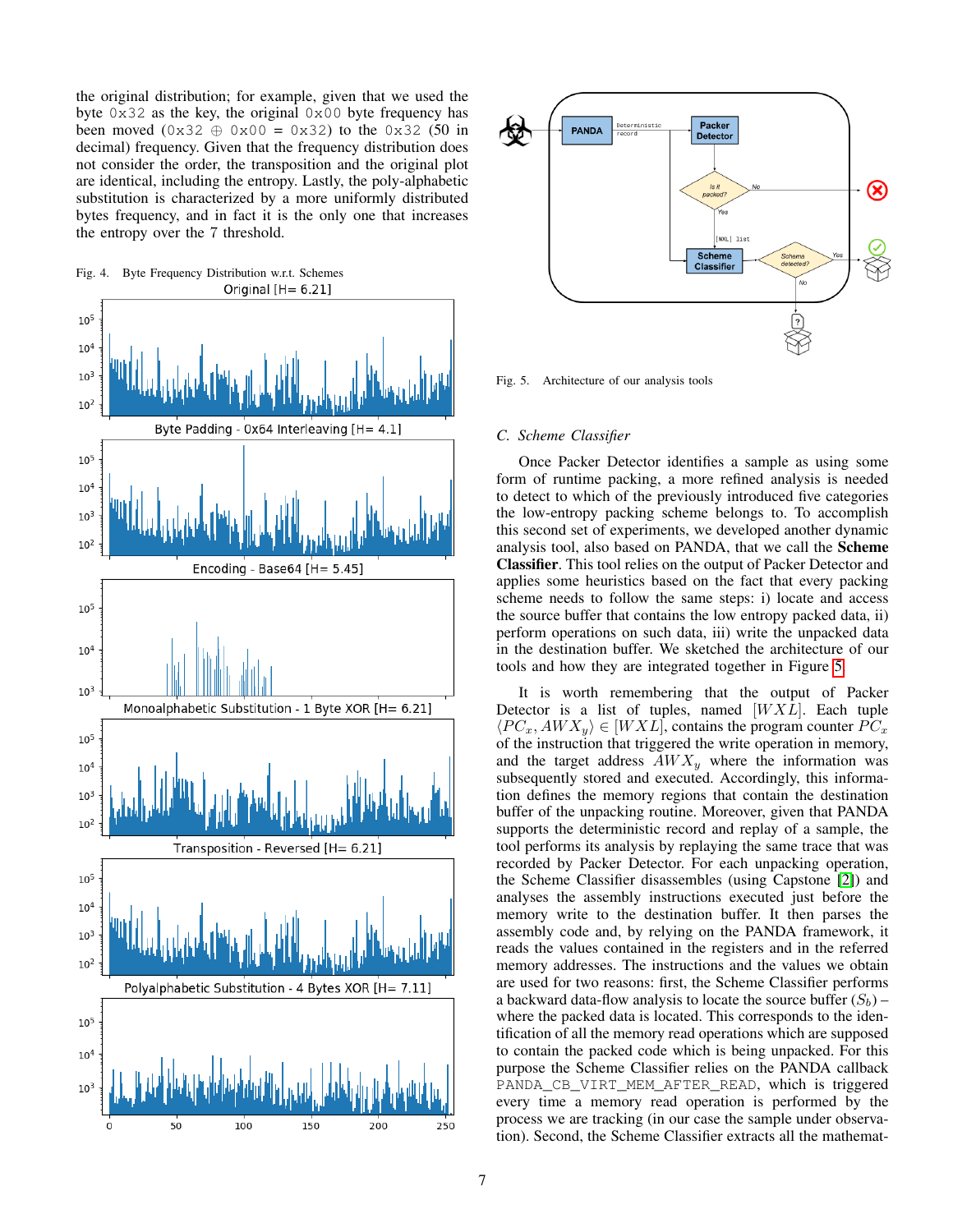ical operations that are applied to the source bytes to generate those in the destination buffer  $(D_b)$ . To achieve this second step, the tool makes use of the PANDA\_CB\_INSN\_EXEC exported by PANDA, which allows us to analyse all the instructions actually executed by the sample. Since we already know the program counter values corresponding to interesting memory writes (as Packer Detector provides such values in the  $[WXL]$  list as mentioned before), we just need to track these specific values and the previous mathematical instructions without taking care of the other instructions executed. It then uses these two pieces of information to classify the possible packing scheme adopted by a sample, by following this sequence of rules:

- 1) The Scheme Classifier first applies some rules to identify the presence of known encoding schemes (*base64*, *base32*, ...) in the source buffer  $S_b$ . If it recognizes a standard encoding, the Scheme Classifier marks the sample as *encoding*.
- 2) If the frequency of the bytes in the source and destination buffers is the same, but bytes appear in a different order, it classifies the scheme as a *transposition*.
- 3) If the byte distribution in the  $D<sub>b</sub>$  is shuffled with respect to the  $S_b$  and the entropy is the same, the Scheme Classifier reports it as *mono-alphabetic* substitution.
- 4) It then looks for arithmetic/logic operations (XOR, ADD, ...) that modify the  $S_b$  and write to the  $D_b$ . If it finds an interesting cryptographic operation, it tries to extract the potential encryption key by analysing the disassembly and reading the value stored in the registers and memory. For example, if before a memory write, the target value was previously XORed with a 2-bytes fixed value, this means that the sample is using a XOR encryption with a 2-bytes key. In this case, the unpacking scheme is classified as *poly-alphabetic* (the *mono-alphabetic* case is captured in the previous step).
- 5) If no interesting operations are detected, the Scheme Classifier looks at the entropy of the input buffer. If it is the same that would be obtained by applying a known encoding to the output buffer, but the set of symbols is different, it marks it as a potential *custom encoding*.
- 6) When  $S_b$  and  $D_b$  match except for a subset of bytes that is present with high frequency in  $S_b$  and with low frequency in  $D<sub>b</sub>$ , the Scheme Classifier infers that *byte padding* is being used.
- 7) When the Scheme Classifier cannot apply any of the previous techniques, it marks the scheme as *unknown*, and leave it for a further manual investigation.

## *D. Results*

In Table [III](#page-7-1) we report the result of the Scheme Classifier; namely, the distribution of low-entropy schemes that we observed in our fine-grained analysis performed over all the 14, 583 samples found by Packer Detector. When possible, we also specify the specific type of transformation that is employed. It is also worth noting that the heuristics applied by the Scheme Classifier are extremely time-consuming: in average, they require around 90 minutes per sample.

XOR-based encryption is by far the most prevalent technique in our dataset, accounting for more than 76.7% of the analyzed samples. It is present both in its simplest form

<span id="page-7-1"></span>TABLE III. SCHEME DISTRIBUTION

| Scheme                       | <b>Type</b>    | $\overline{\mathbf{\%}}$ |
|------------------------------|----------------|--------------------------|
| Padding                      |                | 8.0                      |
| Encoding                     | standard       | 3.9                      |
|                              | custom         | 0.5                      |
|                              | <b>XOR</b>     | 29.8                     |
| Mono-alphabetic Substitution | <b>ADD</b>     | 5.2                      |
|                              | <b>ROL/ROR</b> | 0.5                      |
| Transposition                |                | 0.3                      |
| Poly-alphabetic Substitution | <b>XOR</b>     | 46.9                     |
|                              | <b>ADD</b>     | 2.8                      |
| Unknown                      |                | 2.1                      |

(xor with a single constant byte) in 29.8% of the cases, as well as with multi-byte keys of various length. A basic (base64) encoding was used in 3.9% of the samples, while padding accounted for slightly more than 8%. In 97.9% (14, 276/14, 583) of the cases the Scheme Classifier detected a tangible unpacking scheme, so we are reasonably sure that the vast majority of the samples discovered by the PD are actually packed. The remaining 2.1% (307/14, 583) contains either samples adopting unforeseen schemes that we could detect with our tool, or possibly samples using other forms of dynamically-generated code that were not removed by our heuristics.

#### <span id="page-7-0"></span>V. SIGNATURE AND RULE-BASED PACKER DETECTION

So far, we have discussed the nature and measured the prevalence of different low-entropy packing schemes adopted by real malware in the wild. Our experiments show that this is a ubiquitous phenomenon and that entropy alone cannot be used as a reliable indicator to identify the presence of packing. However, beyond simple entropy, security researchers also proposed other tools and techniques to identify packed samples. In this second part of the paper, we measure to which extent these alternative approaches allow us to distinguish packed from non-packed samples in presence of low-entropy schemes.

Signature-based solutions identify known packers by relying on a (typically manually curated) set of patterns that are associated with known off-the-shelf packers. Existing engines for pattern detection vary in complexity, from the ones that work on raw bytes to those that recognize and reason about the file structure. This difference consequently influences the expressive power of the employed signatures.

For our experiments, we have chosen the most popular and actively maintained tools available today that rely on open signatures: Detect It Easy [\[3\]](#page-13-4), Manalyze [\[4\]](#page-13-5), and PEiD [\[7\]](#page-13-6).

Detect It Easy (DIE) adopts an open architecture of signatures, based on a scripting language similar to JavaScript. This language provides great flexibility and expressive power that allows DIE to declare complex and fine-grained signatures.

PEiD is another widely used tool for statically analyze PE files, looking for most common packers, cryptors, and compilers. PEiD signatures only contain low-level byte patterns, which can be optionally matched either at the PE file's entry point or anywhere in the file.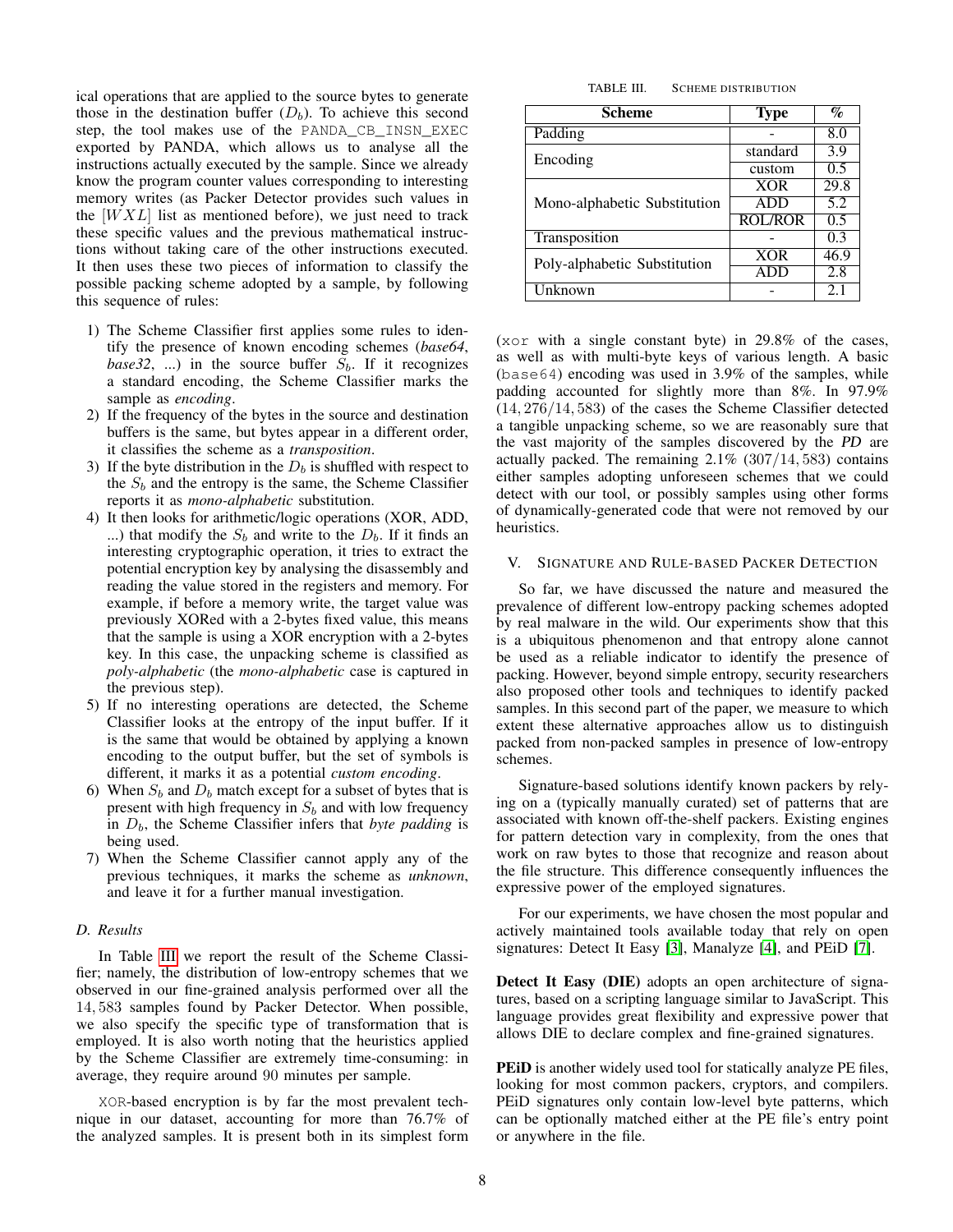Manalyze is a static analyzer for PE files, composed of several plugins. Its *packer detection* plugin adopts signatures based on the name of the PE sections (for example the UPX packer compresses all existing sections and renames them as UPX0, UPX1, etc.) as well as several rule-based heuristics designed to capture anomalies in the PE structure typically associated with the presence of packing, including unusual section names, sections both writable and executable, low number of imported functions, resources bigger than the file itself, and sections with entropy greater than 7.0 – that is the same threshold we used for constructing our dataset.

DIE and PEiD also have a dedicated component for the entropy. Even if they have different thresholds (DIE 7.0 by default, PEiD is not open source so we cannot report the precise number), all of them classify an executable as packed when its entropy is greater than a certain value. Also, the python module *pefile* [\[6\]](#page-13-10), often used to parse and edit PE headers, contains a function that estimates if the input executable is packed, and it is solely based on the entropy. This fact highlights how this metric is still relevant nowadays and how popular tools still support the correlation between high entropy and packing.

## *Signature scan results*

Probably because of its finely tuned signatures, DIE detects no well-known packer in our entire dataset. This is not a bad result, as we expect the vast majority of samples in our dataset to rely on custom packing routines. In fact, popular off-theshelf packers are widely known and easily recognizable, thus making it more unlikely for them to 'fly under the radar', which is the main advantage of adopting a custom low-entropy scheme.

In contrast, both PEiD and Manalyze generated a large number of alerts, as summarized in Table [IV.](#page-9-0) The result of both tools are comparable, but also quite surprising, as they consistently detected the presence of packing more often in not packed samples than in the packed group. For instance, signature-based mechanisms recognized 1.7%-to-2.6% of samples in the packed group but misclassified 9.6%-to-13.1% of the entries in the not packed dataset. For Manalyze this is due to the presence of sections names that correspond to those used by some off-the-shelf packers. We cannot say for sure why the malware authors used those names. They could be fake clues used on purpose to deceive automated tools into believing that a sample is packed with a known packer and, consequently, to trigger the use of unpacking routines that would invariably fail on the program.

Table [V](#page-9-1) shows the top five common packers detected by these signature-based systems. Given that our dataset only contains samples with low entropy, the presence of compressor packers (UPX, UPoly $X^5$  $X^5$ , and ASPack) and a crypto packer (Petite) immediately suggests that these are probably all false positives. In any case, we run existing unpacking tools for UPX, UPolyX, and ASPack and confirmed that all of them failed and found no sign of packing. We also manually inspected samples reported as PolyEnE and Petite (as no tools are available for these packers) and again confirmed that there were no traces of these packers. A closer look at the matching PEiD signatures revealed that they were often too general, or designed to match anti-disassembly tricks and strings that could also be used in other contexts. The only case we were able to confirm consisted of three samples recognized as packed (also confirmed by our Packer Detector) with Beria. Samples packed with Beria contains two types of byte, which we call "original" and "metadata". During the unpacking routine, the metadata bytes are evaluated through an algorithm that computes the correct offset where the original bytes need to be written inside the destination buffer. This approach does not increase the entropy as the original bytes appear unchanged (just not in the correct order) and the metadata bytes follow a strict and repetitive pattern.

Table [IV](#page-9-0) also reports the alert generated by the Manalyze heuristic component, which flagged 57% of the packed samples and 23% of non-packed samples as likely packed. By investigating the internal logs, these misclassifications are mainly due to the presence of unusual section names or of executable permission on writable sections.

In conclusion, existing signature-based tools are well suited to detect the presence of common off-the-shelf packers, but unfortunately, generate a large number of false alerts on nonpacked samples. Even worse, these false positives are more frequent on non-packed malware than on those packed by using low-entropy schemes, which suggest that these samples are difficult to classify statically.

# VI. ML-BASED PACKING DETECTION

<span id="page-8-0"></span>If the use of signatures or hard-coded heuristics failed to detect the packed samples in our dataset, this does not rule out the possibility to find other discriminatory features that can help identify even the most elusive form of packing.

Therefore, in the following section we explore alternative static analysis approaches proposed by other researchers. We first survey the state of the art and gather all the features that have been proposed in the past. In order to evaluate the performance of these features, we implement a machine learning classifier based on the union of all these features. With this, we do not intend to propose a new classification system, nor to compare existing approaches with respect to each other. Instead, like in previous sections, our goal is simply to evaluate whether these features are able to correctly classify our low-entropy set of samples.

## *A. Feature Extraction*

Lyda and Hamrock [\[26\]](#page-14-7) were the first to take into consideration entropy (computed initially over the entire file) as a metric to classify packed malware. The basic idea was then refined to calculate the entropy for each section of the sample [\[19\]](#page-13-3) or over small byte windows [\[49\]](#page-14-8).

Researchers also investigated the use of machine learning to train a classifier over a large number of static features. To start with, many authors [\[14\]](#page-13-14), [\[33\]](#page-14-9), [\[42\]](#page-14-21), [\[46\]](#page-14-22), [\[16\]](#page-13-15), [\[41\]](#page-14-23) proposed features that captured specific anomalies that packers introduce in the PE file format. Even if such features could identify off-the-shelf packers with a high level of accuracy, samples making use of custom packers could successfully evade all the checks based on the file structure alone. As a

<span id="page-8-1"></span> $5$ UPolyX is basically a scrambler (thus, it does not affect entropy) that needs a UPX packed input file to produce a number of different output files.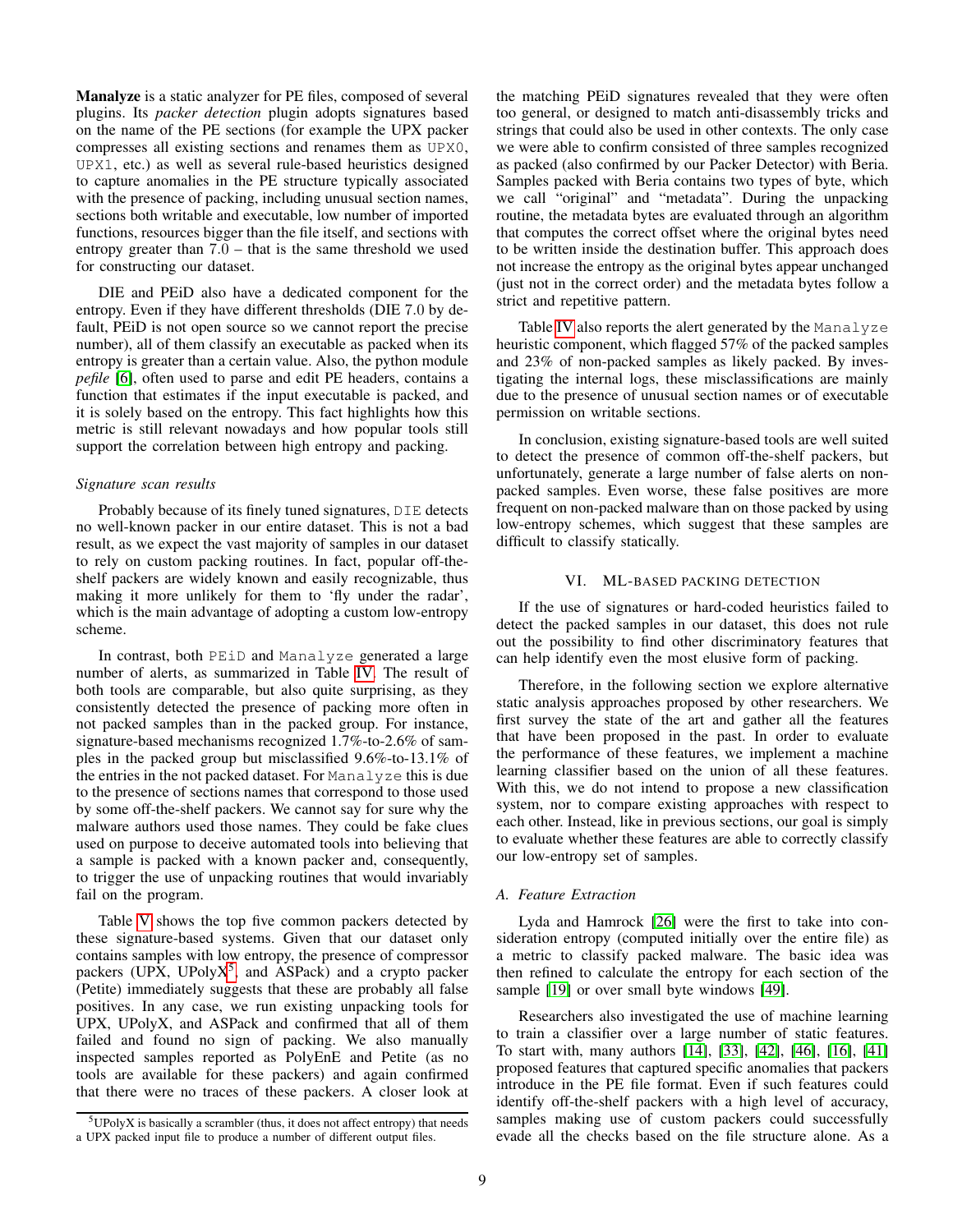<span id="page-9-0"></span>

| Dataset           | Manalyze signatures | <b>Manalyze heuristics</b> | <b>PEID</b>     | Manalyze Sig $\wedge$ PEiD |
|-------------------|---------------------|----------------------------|-----------------|----------------------------|
| Packed            | 242 (1.7%)          | 8,358 (57.3%)              | 386 (2.6%)      | $214(1.5\%)$               |
| <b>Not Packed</b> | $2,518(9.6\%)$      | $6,023(22.9\%)$            | $3,438$ (13.1%) | 2,487 (9.4%)               |
| Hidden H-E data   | $0(0\%)$            | 14 $(0.3\%)$               | 2 $(0.1\%)$     | $0(0\%)$                   |

TABLE V. WELL-KNOWN PACKERS DETECTIONS

<span id="page-9-1"></span>

| Packed      |                           | <b>Not Packed</b>             |      |  |
|-------------|---------------------------|-------------------------------|------|--|
| <b>Name</b> | $\mathcal{O}_\mathcal{D}$ | $\mathbf{q}_o$<br><b>Name</b> |      |  |
| <b>UPX</b>  | 1.1                       | <b>UPX</b>                    | 10.0 |  |
| ASPack      | 0.5                       | ASPack                        | 1.2  |  |
| UPolyX      | 0.5                       | UPolyX                        | 1.2  |  |
| Petite      | 0.1                       | PolyEnE                       | 0.7  |  |
| PolyEnE     | 0.1                       | Petite                        | 0.4  |  |

consequence of this, malware researchers extended the sets of features to include some that would allow capturing the presence of custom packing routines better. For instance, the approaches proposed in [\[32\]](#page-14-18), [\[9\]](#page-13-16), [\[39\]](#page-14-10) and [\[48\]](#page-14-11) adopt a larger collection of features that include structural PE attributes, heuristic values, entropy-based metrics, byte n-grams, and disassembly opcodes. Other heuristics includes the raw data per virtual size ratio (computed over all the sections), the ratio of the sections with virtual size higher than raw data or the fact that the entry point is outside any section.

In 2010, Jacob et al. [\[20\]](#page-14-24) extended the idea of n-grams analysis by proposing a methodology for detecting the similarity between packed samples, which takes into consideration the n-grams fetched from the code sections and tunes them according to the noise introduced by the different packers. In 2019 Lim et al. [\[25\]](#page-14-25) proposed to analyze executable files as a stream of bytes, and discuss several statistical properties to determine the randomness level of each stream. Finally, we considered some dynamic unpackers ([\[13\]](#page-13-17), [\[43\]](#page-14-26)) that rely on static features to understand if the unpacking procedure is correctly terminated. Unfortunately, while some of these works included custom packers in their experiments, none of the aforementioned proposals considered the presence of samples packed with low-entropy schemes.

We are only aware of two exceptions to this rule. In 2012, Ugarte et al.[\[49\]](#page-14-8) performed several experiments which included some samples of the Zeus botnet, one of the first families that adopted a low entropy packing scheme. However, the approach proposed by the authors is tailored to the single specific case documented in their paper and would fail to address other common low-entropy techniques. Therefore, we did not include this technique in our study.

Raphel et al. [\[35\]](#page-14-27), instead, focused their study on the use of XOR-based encoders. In this work, XOR encryption is recognized as a form of obfuscation mainly used to encrypt small parts of the code like shellcodes. The idea was to refine the use of entropy to recognize samples that adopted a XOR-based scheme. Mainly, their approach relies on 5 steps: (i) extraction of fragments from files; (ii) computation of entropy for each fragment; (iii) concatenation of fragments; (iv) computation of entropy for each concatenated fragment; and (v) construction of a similarity distance matrix based on the previously computed values for each file pair in the dataset. Like in the previous case, this solution targets a very specific problem and is not directly applicable to the type of packers we are studying because the authors designed it with the purpose of detecting small portions of encrypted code (essentially schellcodes). Anyway, we considered this approach in our evaluation.

To summarize, we can group the proposed features in six different families:

- PE Structure: values extracted from the PE headers.
- Heuristics: features produced as a result of common knowledge about characteristics of packed PE files.
- Opcodes: sequences of assembly instructions extracted from the executable sections.
- N-grams: sequences of N bytes extracted from the entire file or some of its sections.
- Statistical features: evaluation of statistical properties about the randomness of a sequence.
- Entropy features: features based on the computation of entropy with respect to some areas of the file (sections, overall file, sliding windows).

Table [VI](#page-10-0) summarizes all the presented static analysis approaches and lists the categories of features as well as how the authors constructed the dataset they used in their experiments.

## *B. Evaluation of Static Features on Low-entropy Packers*

In this section, we evaluate the reliability of the previously discussed static analysis techniques in detecting packed samples.

To assess this, we use our dataset of 40,909 samples (i.e., all running programs minus the samples with hidden high-entropy data, because those can be detected with proper entropy analysis). For the same reason we also decided not to include in the dataset any *high-entropy* packed samples, i.e., those using traditional packing schemes such as UPX, ASPack, and Armadillo. In summary, our dataset contained 14, 583 samples packed with *low-entropy schemes* and 26, 326 *not packed* samples. From now on we will refer to this subset of samples as the *ML dataset*.

For each malware in the *ML dataset*, we extracted all the features adopted by the 15 state-of-the-art approaches discussed in the previous section, and summarized in Table [VI.](#page-10-0) We refer each approach through an index i, where  $0 \le$  $i \leq 14$ . The  $i^{t\hbar}$  approach applies several ML algorithms using an input vector of *n* features  $V(i) = [f_{0_i}, ..., f_{n_i}]$  where  $f_{m_i}$  represents the  $m^{th}$  feature of the  $i - th$  approach, with  $f_{m_i} \in \mathbb{R}$ . To simplify the experimental setup, we joined the feature vectors  $V(i)$ , for  $i = 0, \dots, 14$ , in a single vector  $W = [V(0)|...|V(14)]$ . If two or more approaches rely on the same feature, we considered it only once. We point out that the vector  $W$  includes the entropy features as well. To verify if entropy still plays a role as discerning metric, we define the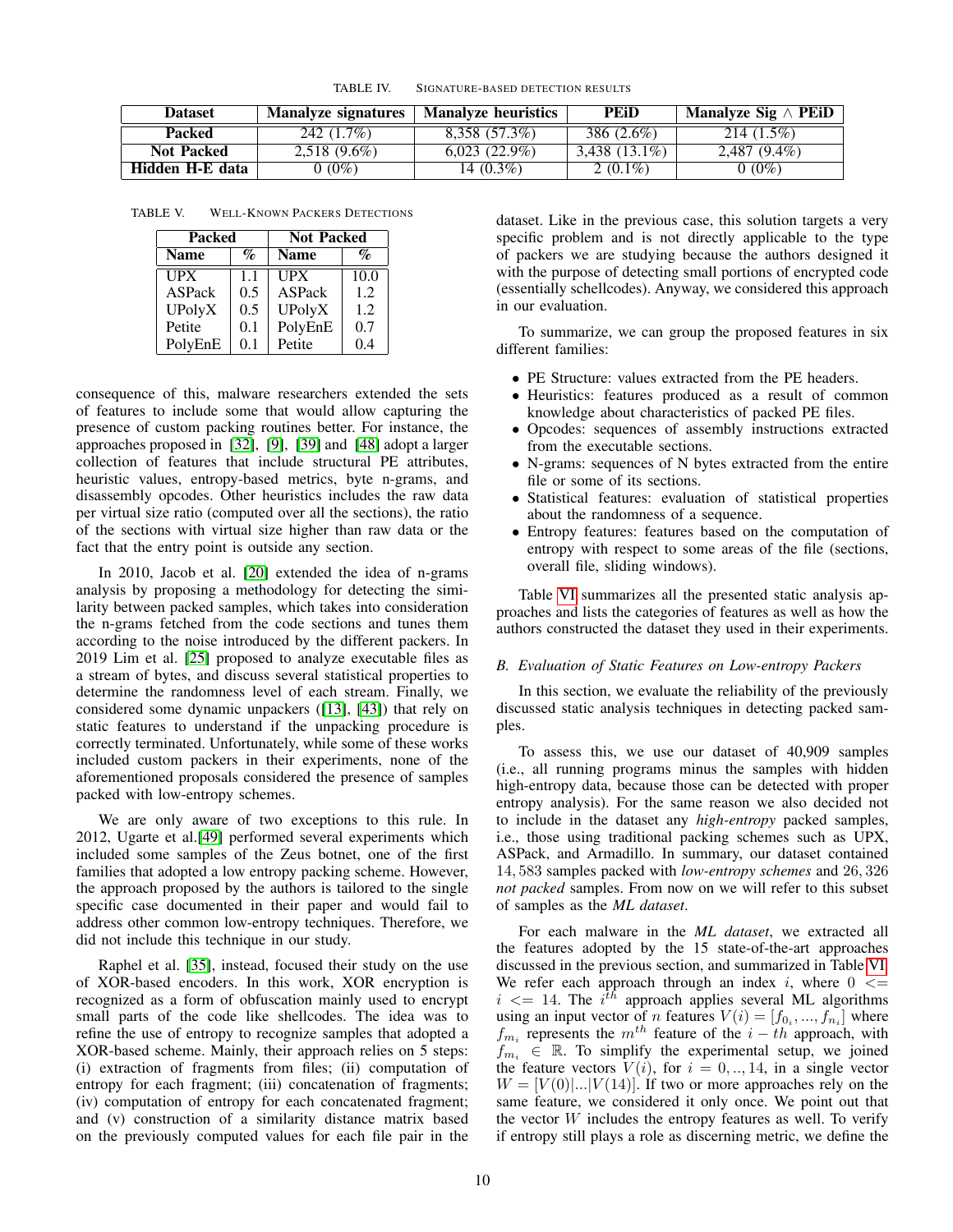| <b>Paper</b>               | <b>Proposed approach</b> | <b>Features</b>                              | <b>Dataset construction</b>                                                                                                                                                                                                                                                               |
|----------------------------|--------------------------|----------------------------------------------|-------------------------------------------------------------------------------------------------------------------------------------------------------------------------------------------------------------------------------------------------------------------------------------------|
| Lyda et al. $[26]$         | Entropy analysis         | Entropy                                      | Not Packed: benign executables<br>Packed: Packers manually applied to benign executables                                                                                                                                                                                                  |
| Choi et al. [14]           | Machine learning         | <b>PE</b> Structure<br>Heuristics            | Not Packed: benign executables and PE files from AV manually analysed<br>Packed: benign executables and PE files from AV vendors manually analysed                                                                                                                                        |
| Perdisci et al. (1) [33]   | Machine learning         | <b>PE</b> Structure<br>Heuristics<br>Entropy | Not Packed: benign executables<br>Packed: malware from MALFEASE project and<br>application of a set of packers benign executables                                                                                                                                                         |
| Perdisci et al. $(2)$ [32] | Machine learning         | Same as [33]<br>N-grams                      | Not Packed: malware from MALFEASE project<br>filtered with state-of-the-art unpackers ([37], [22])<br>Packed: malware from MALFEASE and benign executables                                                                                                                                |
| Santos et al. [39]         | Machine learning         | <b>PE</b> Structure<br>Heuristics<br>Entropy | Not packed: benign executables and malware from VxHeavens<br>Packed: Variants of the 'Zeus' family and application<br>of a set of packers to the benign executables                                                                                                                       |
| Ugarte-Pedrero et al. [48] | Machine learning         | Same as [39]<br>N-grams                      | Not packed: benign and malicious executables filtered by PEid,<br>entropy analysis, IAT entries, imported dlls and ratio of standard sections<br>Packed: Application of a set of packers to the benign executables, malware<br>reported by PEid as not packed, malware from 'Zeus' family |
| Devi et al. [16]           | Machine learning         | <b>PE</b> Structure<br>Entropy               | Not packed: benign executables<br>Packed: Application of UPX to benign executables                                                                                                                                                                                                        |
| Ugarte-Pedrero et al. [49] | Entropy analysis         | Entropy                                      | Not packed: benign executables and malicious samples<br>taken from VxHeavens and checked with PEid<br><i>Packed:</i> application of a set of packers to benign samples and<br>malware from Zeus family                                                                                    |
| Shafiq et al. [41]         | Machine learning         | <b>PE</b> Structure                          | Not packed: Benign executables and malware from<br>VxHeavens/Malfease filtered by PEid<br>Packed: malware from VxHeavens/Malfease detected as packed by PEid                                                                                                                              |
| Raphel et al. [35]         | Entropy analysis         | Entropy<br>Statistical                       | Not packed: benign executables<br>Packed: Application of a set of packers/encoders to the benign executables                                                                                                                                                                              |
| Lim et al. $[25]$          | Machine learning         | Entropy<br>Statistical                       | Not packed: benign executables and evaluation of<br>similarity for adding other binaries<br>Packed: Benign and malicious samples tested with [47]                                                                                                                                         |
| Han et al. [19]            | Entropy analysis         | Entropy                                      | Not packed: benign executables<br>Packed: malicious samples from honeypot                                                                                                                                                                                                                 |
| Treadwell et al. [46]      | Machine learning         | PE Structure                                 | Not packed: Windows System files and malicious samples filtered by PEid<br>Packed: malicious samples filtered by PEid                                                                                                                                                                     |
| Arora et al. [9]           | Machine learning         | <b>PE</b> Structure<br>Heuristics            | Not packed: benign executables and malicious samples from honeypots<br>Packed: Malicious samples tested and emulated with [45]                                                                                                                                                            |
| Jacob et al. [20]          | Machine learning         | Opcodes                                      | Not packed: Benign executables fetched from Windows<br>Installation and unpacked malware<br>Packed: Executables packed with the most popular off-the-shelf packers                                                                                                                        |

<span id="page-10-0"></span>TABLE VI. OVERVIEW OF PREVIOUS APPROACHES

vector  $\tilde{W}$  as the feature vector containing all the features of W except for all the entropy features.

We split the *ML dataset* into *train set* (TrS) and *test set*  $(T eS)$  and we run the classifiers on different subsets of  $Tr S$ and TeS. TeS is composed by a subset  $TeS_{packet}$  of packed samples, and a complementary subset  $TeS_{notPacket}$  of not packed samples, s.t.  $TeS_{packet} \cup TeS_{notPacked} = TeS$ .

We indicate  $FP$  and  $FN$  the sets of false positives and false negatives samples, respectively. The set  $FP$  contains the not packed samples which are classified as packed, while  $FN$ contains the packed samples which have been classified as not packed. In particular, we focus on the number of errors the classifiers make respectively on packed and not packed samples:

$$
Err_{notPacked} = \frac{|FP|}{|TeS_{notPacked}|}
$$
 (1)

$$
Err_{packet} = \frac{|FN|}{|TeS_{packet}|}
$$
 (2)

We show our results in Table [VII.](#page-11-0) For each classifier we report the ratio between *training* and *testing* sets, and the  $Err_{notPacked}$  and  $Err_{packet}$  obtained by using the two feature vectors W and  $\tilde{W}$  (i.e., with and without entropy features). Our experiments, summarized in Table [VII,](#page-11-0) indicate that none of the classifiers provide a high level of accuracy – with the best model implementing MLP and achieving the 11.91% as false negatives rate but also the 6.89% as false negatives rate. It is worth noting that in most of the cases, the classifiers show a high  $Err_{packet}$  ratio, which means that a significant number of packed binaries are classified as not packed. This suggests low entropy schemes can effectively be used by malware authors to bypass classifiers based on static features alone. For instance, we noticed that several files have PE headers appearing perfectly normal (sections named with standard names, entry point correctly located inside . text, a high number of entries in the IAT, etc.). While this somehow decreases the level of obfuscation provided by traditional packing schemes, it still succeed in protecting the application code against automated static analysis routines.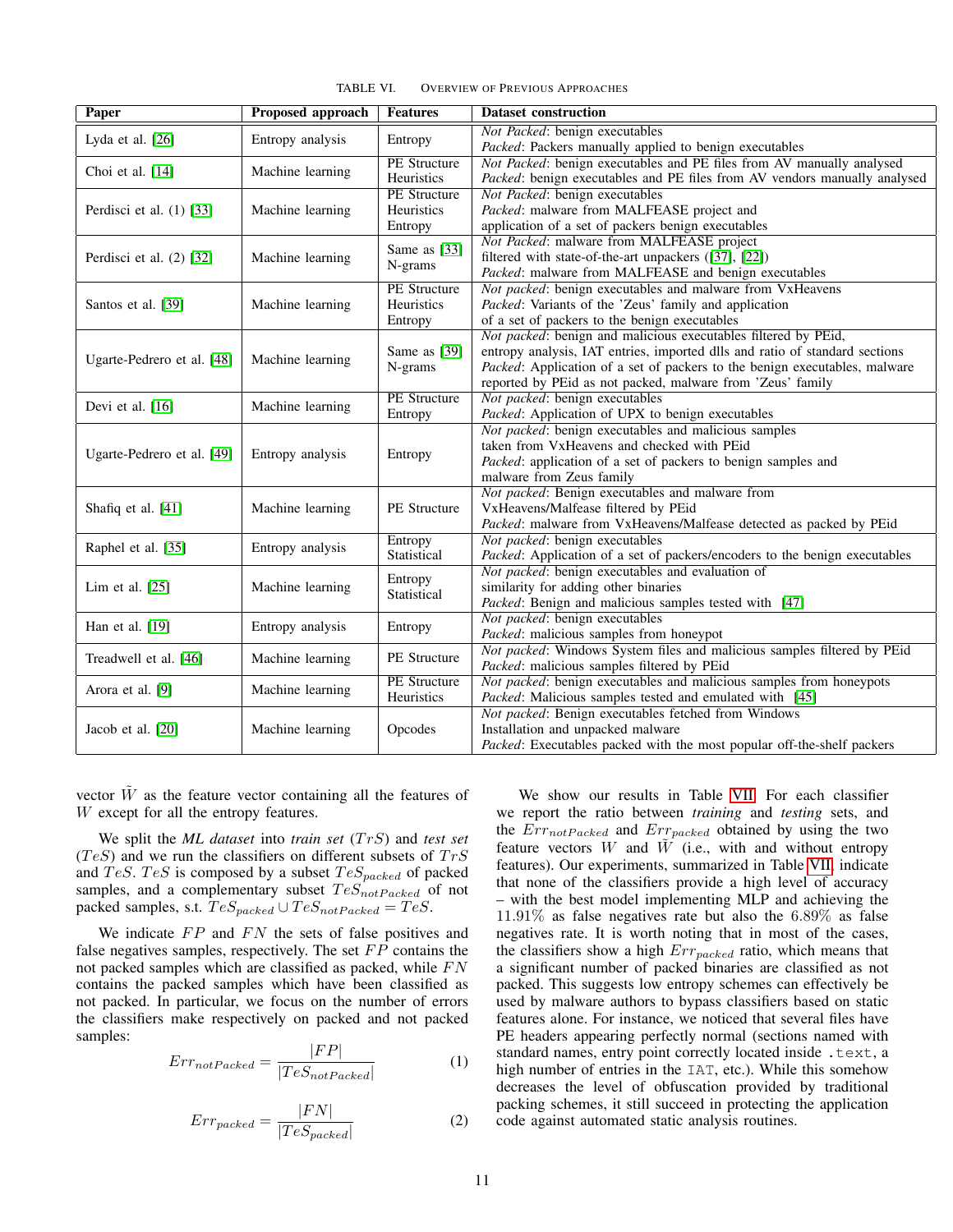| <b>Classifier</b> | <b>Training-Testing</b> | $Err_{notPacked}(W)$ | $Err_{packet}(W)$ | $Error_{notPacked}(\tilde{W})$ | $Err_{packet}(W)$ |
|-------------------|-------------------------|----------------------|-------------------|--------------------------------|-------------------|
|                   | 75%-25%                 | 4.43%                | $25.01\%$         | 4.12%                          | 24.57%            |
| <b>SVM</b>        | 50\%-50\%               | $4.31\%$             | $28.41\%$         | $3.97\%$                       | 26.20%            |
|                   | $25\% - 75\%$           | $4.44\%$             | 32.01\%           | $4.11\%$                       | 29.85%            |
|                   | $75\% - 25\%$           | 6.34%                | 12.70%            | 5.86%                          | $12.15\%$         |
| <b>MLP</b>        | 50\%-50\%               | $6.87\%$             | $16.14\%$         | $6.24\%$                       | 14.73%            |
|                   | $25\% - 75\%$           | $6.89\%$             | $11.91\%$         | $6.33\%$                       | 12.93%            |
|                   | 75%-25%                 | $0.20\%$             | 32.77%            | $0.23\%$                       | 31.54%            |
| RF                | 50\%-50\%               | 0.18%                | 29.46%            | 0.20%                          | 28.46%            |
|                   | $25\% - 75\%$           | $0.21\%$             | 28.84%            | $0.20\%$                       | 26.83%            |

<span id="page-11-0"></span>TABLE VII. RESULTS OF ML EXPERIMENTS

With this we do not want to say that static features used in previous studies are useless. In fact, they do much better than entropy alone. However, in presence of low-entropy packed samples all classifiers trained on these features perform quite poorly, and certainly far worse than what was reported in previous experiments. For instance the authors of [\[19\]](#page-13-3) claim to reach the  $0.0\%$  as false positive rate and  $2.5\%$  as false negative rate by only relying over entropy metrics while in works that employ ML features, the authors declare to obtain a false positive rate of 0.8% ([\[39\]](#page-14-10)).

## VII. CASE STUDIES

In this section, we discuss in more details three malware samples that implement low entropy packing techniques. We also investigate why they are (or are not) detected by the features introduced in the previous section. We hope that this can help to understand better the internals of real-world lowentropy packing schemes and the reason why malware writers adopt them.

## *A. Case I: Simple XOR Encryption*

For the first case study, we look at a sample<sup>[6](#page-11-1)</sup> that belongs to the *berbew* family. By looking at the code located at the application's entry point, it is easy to identify a simple XOR encryption algorithm that applies a fixed 4-bytes key to decrypt in place the .text section. The hardcoded decryption key is 0x6d02676d. Since the first and last digits are the same, the encryption only raises the overall entropy of the packed code to 6.9; it is reasonable to believe that this repetition was a conscious decision introduced to lower the entropy. The malware author also padded the code of its .aciof section with a large number of  $0 \times 90$  bytes (corresponding to the nop x86 instruction) – likely for the same purpose.

Although this sample can evade any entropy-based check, it is easily detectable by using other static features. In fact, this PE file contains several anomalous values – including the RWX permissions of the .text section and the non-standard name of the section .aciof.

While this scheme is relatively simple and not particularly interesting from a research point of view, we decided to include it in our case studies because it is representative of the vast majority of low-entropy techniques we observed in our dataset and because our Scheme Classifier could automatically categorize it. Next, we are going to present two more complex cases that required manual investigation to be classified.

#### *B. Case II: Transposition Scheme*

Our second example is a sample<sup>[7](#page-11-2)</sup> that belongs to the arsenal of a cyber-espionage group dubbed GreyEnergy [\[5\]](#page-13-18). Since 2015, this malware has been used as part of attacks against energy companies and other high-value targets in Ukraine and Poland. Most specifically, the binary is a *loader*, i.e., the code in charge of stealthily loading the real malware into the target system.

The sample hides the packed data in the .text section, within the range  $[0x1000, 0x211ff]$ , for a total of 0x21200 bytes. This packed data, PackedSrc from now on, has an entropy of 6.59, and it contains, in a scattered disposition, all the data that is necessary to create a valid PE file. A simplified algorithm of the packing scheme is presented in Algorithm [1](#page-12-0) (the original technique also involved operations between integers of different sizes that we omit for brevity). The unpacker uses five memory regions dynamically allocated (using the VirtualAlloc API) as reported in Table [VIII.](#page-11-3)

| TABLE VIII. | GREYENERGY DYNAMICALLY ALLOCATED MEMORY |  |
|-------------|-----------------------------------------|--|
|             | <b>REGIONS</b>                          |  |
|             |                                         |  |

<span id="page-11-3"></span>

| <b>Name</b> | Size [Byte] | <b>Permissions</b> |
|-------------|-------------|--------------------|
| <b>Mdst</b> | 0x20200     | <b>RW</b>          |
| Moffsets    | 0x808       | <b>RW</b>          |
| Mtmp1       | 0x200       | <b>RW</b>          |
| Mtmp2       | 0x200       | <b>RW</b>          |
| Mexe        | 0x24000     | <b>RWX</b>         |

The first step is a call to init(Moffsets, n) to initialize the Moffsets memory region (line 1 and 6), that represents an array of integers. This array is initialized with n integers s.t.  $M \circ f \circ f \circ t s = \{ \forall i = 0 ... n | 0 \leq M \circ f \circ t s[i] \leq$  $n$ } and every number in range  $[0, n]$  is contained in the Moffsets. Those properties allow the unpacker to later use the Moffsets region as a lookup table that implements a bijective function  $f : [0, n] \rightarrow [0, n]$ .

The algorithm then splits the PackedSrc and Mdst in 514 chunks of 256 bytes each and it copies every chunk from PackedSrc to Mdst (line 4), but not consecutively: it uses the Moffsets table (initialized in line 1) for looking up the proper offset in the destination buffer (line 3).

After that, it splits again Mdst in chunks (this time 257 chunks of 512 bytes) and each chunk is copied into Mtmp1 (line 8); then, one byte at a time, it is copied into Mtmp2

<span id="page-11-1"></span><sup>6</sup>md5= 7186708dd7a1b0dbf9294909679ec30b

<span id="page-11-2"></span><sup>7</sup>md5= 7a7103a5fc1cf7c4b6eef1a6935554b7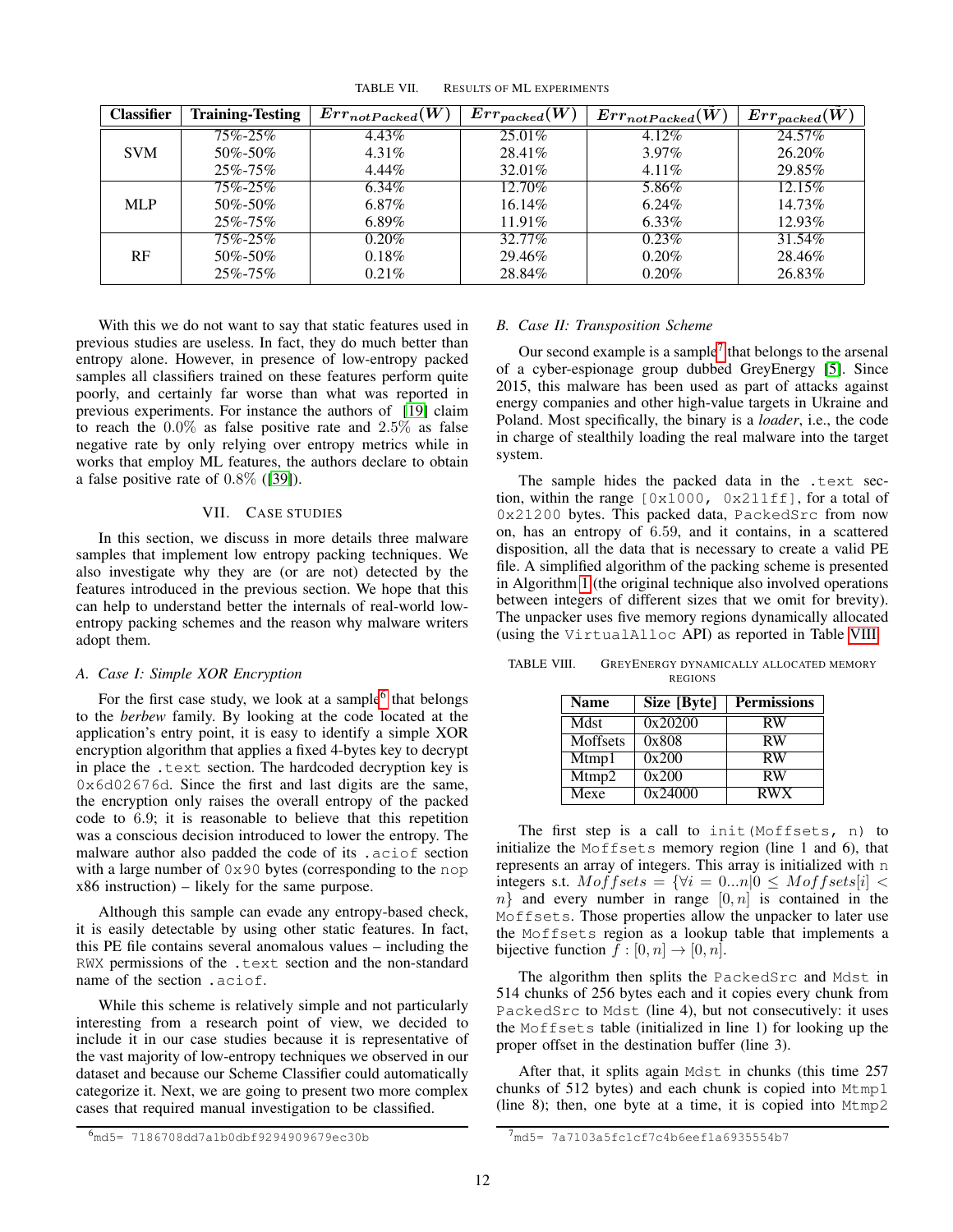Fig. 6. Pattern stored inside the .rsrc section

<span id="page-12-4"></span>

|  | 41 58 02 78 4E 72 03 4A 51 2B 01 |  |  |
|--|----------------------------------|--|--|
|  | 39 77 00 55 64 66 00 59 73 2B 02 |  |  |
|  | 50 78 01 42 57 49 02 35 51 30 03 |  |  |
|  | 32 7A 00 44 57 37 01 4D 58 42 00 |  |  |
|  | 7A 75 02 71 4F 37 01 38 56 43 00 |  |  |
|  | 63 49 02 51 6F 5A 01 54 4F 30 01 |  |  |

by using the offsets specified in the re-initialized (in line 6) Moffsets table (line 10). At the end, Mtmp2 is directly copied into Mdst (lines 12-14) and in turn into the executable region Mexe (line 16).

When the unpacking procedure is completed, the sample parses the unpacked PE in the Mexe memory, and loads (using the library function LoadLibraryA) every dll requested in the *Import Table*. Then it modifies the *Process Environment Block* structure's ImageBaseAddress field [8](#page-12-1) , so that it points at the very beginning of the unpacked PE file. Finally, it jumps to the entry point of the unpacked  $PE<sup>9</sup>$  $PE<sup>9</sup>$  $PE<sup>9</sup>$ .

The remarkable achievement of this scheme is that the byte distribution, and consequently the entropy, of the packed and unpacked regions are identical. Moreover, from the static analysis point of view, this sample is undetectable using both signatures and ML techniques, among the ones described in the previous sections.

<span id="page-12-0"></span><sup>1</sup> init (Moffsets, 0x202); 2 for  $(i = 0, j = 0; i; 0x202; i += 1, j += 0x100$  do  $3 \cdot$  offset = Moffsets [i]  $*$  0x100; 4 memcpy (Mdst [offset], PackedSrc [j], 0x100); 5 end 6 init (Moffsets,  $0x200$ ); <sup>7</sup> for *(i = 0; i ¡ 0x8080; i += 0x80)* do  $\boldsymbol{\delta}$  memcpy (Mtmp1, Mdst [i], 0x200); 9 | for  $(j = 0; j \; j \; 0x200; j += 1)$  do  $10$  | Mtmp2 [Moffsets [j]] = Mtmp1 [j];  $11$  end 12 **for**  $(k = 0; k \; j \; 0x200; k == 1)$  do 13 | | Mdst  $[i+k] = Mtmp2 [k];$ <sup>14</sup> end <sup>15</sup> end <sup>16</sup> memcpy (Mexe, Mdst, 0x20200); Algorithm 1: GreyEnergy unpacking scheme

## *C. Case III: Custom Encoding*

Our final sample<sup>[10](#page-12-3)</sup> uses two layers of packing. The second (deepest) layer, relies on a traditional XOR encryption scheme (with an 8-bytes key) and ROR/ROL loops that produced packed data with high entropy. To mask this fact, the malware authors added a first layer of packing that reduced the entropy from 7.63 to 6.57 by adopting a custom encoding scheme.



<span id="page-12-5"></span>Fig. 7. The string 0x0300ba99 in .rdata section

```
1 \, i = 0;2 res = 0;
3 for addr ← RSRC START to RSRC END do
4 offset = readByte(addr);
5 | byte = readByte(RDATA_STR + offset);
6 if byte != 0x42 then
7 \mid res = res << 6;
\begin{array}{c|c} \hline \text{8} & \text{res} = \text{res} + \text{byte}; \\ \hline \end{array}9 | i = i + 1;10 end
11 if i == 4 then
12 | writeToMemory(res);
13 | res = 0;
14 | i = 0;15 end
16 addr = addr + 1
17 end
      Algorithm 2: Pseudocode of the first layer
```
<span id="page-12-6"></span>The first layer relies on the content of two sections: .rsrc and .rdata. Figure [6](#page-12-4) shows some bytes extracted from the .rsrc section. It is clear that the data consists of sequences of three bytes (highlighted by the green rectangles) within the range [0x2b, 0x7a], separated by a single byte [0x00, 0x03] (highlighted by the red rectangle in the image).

The .rdata section contains a buffer filled with some characters without a particular meaning (mainly the "B" character, 0x42 in hexadecimal). However, from the offset  $0x2b$  to  $0x7a$  (as shown in Figure [7\)](#page-12-5), the buffer contains bytes ranging from  $0 \times 00$  to  $0 \times 3f$ .

Algorithm [2](#page-12-6) summarizes the unpacking procedure in pseudo-code. The code loops through all values in the .rsrc Section (line 3) and uses each byte as offset to access the string (lines 4-5). If the value of the read byte is  $0 \times 42$ , the algorithm moves to the next byte (line 6), while others are combined four at a time by adding each value to the previous one shifted by six bits (lines 7-8). The result is finally written to another memory region (line 12), before resetting the counter and restarting the loop (lines 13-14).

The PE structure of this file does not contain any anomaly, and the above-described custom scheme (that uses the same symbols of the Base64 scheme) is able to hide the packed code from n-grams and opcodes analysis; therefore this sample evades all the previously described ML techniques.

<span id="page-12-1"></span><sup>8</sup>The ImageBaseAddress field contains the address where the legitimate process executable is loaded.

<span id="page-12-2"></span><sup>9</sup>md5= ab8df9b7389ae890c3396a238bdc4606

<span id="page-12-3"></span><sup>10</sup>md5= c03bc642c5a49c55efb2d07a7272af2e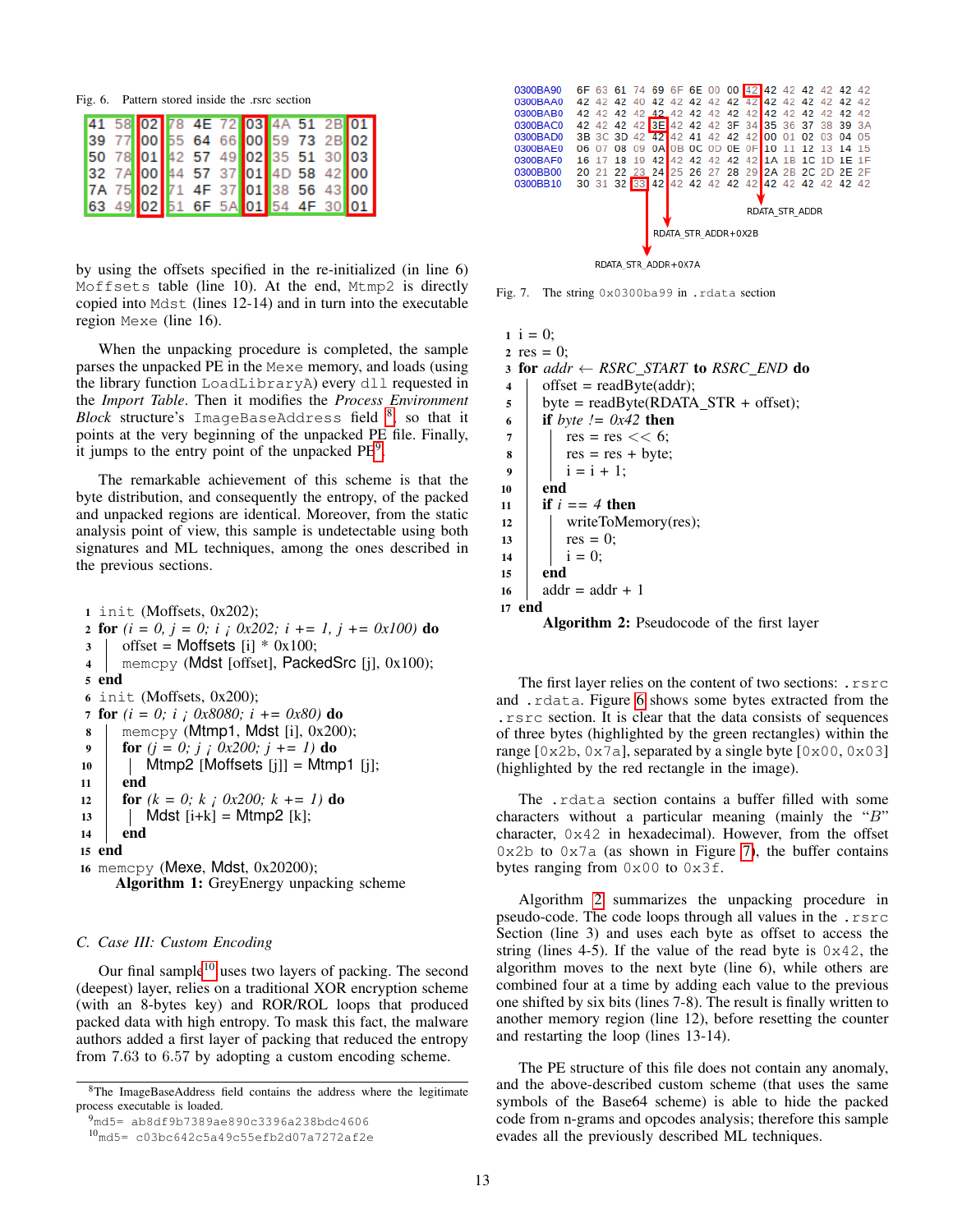## VIII. CONCLUSIONS

In this work, we conducted a set of experiments on realworld malware to demonstrate that existing static approaches fail to take into consideration the threat represented by lowentropy packed malware and that this phenomenon is relevant enough that cannot be ignored when designing malware experiments. Although previous works [\[49\]](#page-14-8), [\[35\]](#page-14-27) have discussed the existence of low-entropy packing schemes as case studies, our work is the first to study this phenomenon in depth, and to measure the prevalence of this technique over a large dataset.

While it might be true that high-entropy file are often packed, our experiments show that the opposite is not correct – i.e., the fact that the entropy is low is not sufficient to conclude that the file is most likely not packed. This is important as many studies and tools still use the entropy alone to classify a sample as packed or not.

The results of our large scale dynamic analysis performed on 46, 295 samples shows that 31.5% of low-entropy files were packed, proving that this type of malware represents an actual and widespread reality. As final proof of our results, we have also analyzed a reduced set of 476 APT-linked (Advanced Persistent Threat) malware that represent state of the art for complex attacks. We found that in this context the phenomenon of low-entropy packed malware occurs with a frequency of the 15%. In Section [IV](#page-5-0) we have categorized how such schemes keep their entropy low and the frequency in which this technique is adopted in the wild.

We then investigated why actual static analysis techniques are unable to detect the presence of low-entropy packing. We have studied two kinds of approaches: those based on signature/heuristic in Section [V,](#page-7-0) and those based on machine learning in Section [VI.](#page-8-0) On the one hand, signatures are just well suited to detect the presence of common off-the-shelf packers, while heuristics generate a large number of false alerts on non-packed samples. On the other hand, we evaluated the performance of static feature-based classifiers, when entropy is no longer a reliable way to detect packers. Unfortunately, our experiments show that this is not the case as even the best classifier was able to detect only 70% of the packed samples in our dataset. Our results show that the accuracy of these classifiers degrades drastically in the presence of low entropy packers, which means that the results reported in the past relied significantly on the entropy to discern between packed and not packed files, and that the datasets employed may have not correctly represented the low-entropy packers that we found in the wild. Moreover, the machine learning experiments tell us that the static features proposed so far are inadequate and needs to be extended to allow for a accurate classification of packed samples. This does not mean that these approaches, including simple entropy-based measurements, must be abandoned. Instead, our work emphasizes the need for new solutions to this open problem, and that the existence of low-entropy packing must be considered in future experiments conducted by researchers and practitioners.

Moreover, we share<sup>[11](#page-13-19)</sup> the hashes of the samples, labeled with the corresponding category by Packer Detector (described in Section [III-A\)](#page-3-5) in the hope that other researchers will use it as a basis for further studies.

#### ACKNOWLEDGMENT

The authors would like to thank Enrico Russo of the University of Genoa; his expertise has allowed us to speed up the analysis significantly.

This research was supported by the European Research Council (ERC) under the European Union's Horizon 2020 research and innovation programme (grant agreement No 771844 – BitCrumbs).

#### **REFERENCES**

- <span id="page-13-11"></span>[1] Apt and cybercriminal campaign collection. [https://github.com/](https://github.com/CyberMonitor/APT_CyberCriminal_Campagin_Collections) [CyberMonitor/APT](https://github.com/CyberMonitor/APT_CyberCriminal_Campagin_Collections) CyberCriminal Campagin Collections, Accessed January 24, 2020.
- <span id="page-13-13"></span>[2] Capstone. [http://www.capstone-engine.org/,](http://www.capstone-engine.org/) Accessed January 24, 2020.
- <span id="page-13-4"></span>[3] Detect-it-easy signatures. [https://github.com/horsicq/Detect-It-Easy,](https://github.com/horsicq/Detect-It-Easy) Accessed January 24, 2020.
- <span id="page-13-5"></span>[4] Manalyze. [https://github.com/JusticeRage/Manalyze,](https://github.com/JusticeRage/Manalyze) Accessed January 24, 2020.
- <span id="page-13-18"></span>[5] The new malicious software grayenergy. [https://cert.gov.ua/news/45,](https://cert.gov.ua/news/45) Accessed January 24, 2020. Accessed January 24, 2020, Ukrainian language.
- <span id="page-13-10"></span>[6] pefile. [https://github.com/erocarrera/pefile,](https://github.com/erocarrera/pefile) Accessed January 24, 2020.
- <span id="page-13-6"></span>[7] Peid. [https://www.aldeid.com/wiki/PEiD,](https://www.aldeid.com/wiki/PEiD) Accessed January 24, 2020.
- <span id="page-13-8"></span>Virus total. [https://www.virustotal.com/,](https://www.virustotal.com/) Accessed January 24, 2020.
- <span id="page-13-16"></span>[9] Rohit Arora, Anishka Singh, Himanshu Pareek, and Usha Rani Edara. A heuristics-based static analysis approach for detecting packed pe binaries. *International Journal of Security and Its Applications*, 7(5):257– 268, 2013.
- <span id="page-13-7"></span>[10] M. Baig, P. Zavarsky, R. Ruhl, and D. Lindskog. The study of evasion of packed pe from static detection. In *World Congress on Internet Security (WorldCIS-2012)*, pages 99–104, June 2012.
- <span id="page-13-1"></span>[11] C. Barria, D. Cordero, C. Cubillos, and R. Osses. Obfuscation procedure based in dead code insertion into crypter. In *2016 6th International Conference on Computers Communications and Control (ICCCC)*, pages 23–29, May 2016.
- <span id="page-13-0"></span>[12] Jean-Marie Borello and Ludovic Mé. Code obfuscation techniques for metamorphic viruses. *Journal in Computer Virology*, 4(3):211–220, Aug 2008.
- <span id="page-13-17"></span>[13] Binlin Cheng, Jiang Ming, Jianmin Fu, Guojun Peng, Ting Chen, Xiaosong Zhang, and Jean-Yves Marion. Towards paving the way for large-scale windows malware analysis: generic binary unpacking with orders-of-magnitude performance boost. In *Proceedings of the 2018 ACM SIGSAC Conference on Computer and Communications Security*, pages 395–411. ACM, 2018.
- <span id="page-13-14"></span>[14] Yang-Seo Choi, Ik kyun Kim, Jin-Tae Oh, and Jae cheol Ryou. Pe file header analysis-based packed pe file detection technique (phad). *International Symposium on Computer Science and its Applications*, pages 28–31, 2008.
- <span id="page-13-2"></span>[15] Christian Collberg, Clark Thomborson, and Douglas Low. Manufacturing cheap, resilient, and stealthy opaque constructs. In *Proceedings of the 25th ACM SIGPLAN-SIGACT Symposium on Principles of Programming Languages*, POPL '98, pages 184–196, New York, NY, USA, 1998. ACM.
- <span id="page-13-15"></span>[16] Dhruwajita Devi and Sukumar Nandi. Pe file features in detection of packed executables. *International Journal of Computer Theory and Engineering*, 4(3):476, 2012.
- <span id="page-13-12"></span>[17] Brendan Dolan-Gavitt, Josh Hodosh, Patrick Hulin, Tim Leek, and Ryan Whelan. Repeatable reverse engineering with panda. In *Proceedings of the 5th Program Protection and Reverse Engineering Workshop*, page 4. ACM, 2015.
- <span id="page-13-9"></span>[18] Behrouz A Forouzan. *Cryptography & network security*. McGraw-Hill, Inc., 2007.
- <span id="page-13-3"></span>[19] Seung-Won Han and Sang-Jin Lee. Packed pe file detection for malware forensics. *The KIPS Transactions: PartC*, 16(5):555–562, 2009.

<span id="page-13-19"></span><sup>&</sup>lt;sup>11</sup>[http://www.s3.eurecom.fr/datasets/low](http://www.s3.eurecom.fr/datasets/low_entropy_malware/LEM_dataset.7z)\_entropy\_malware/LEM\_dataset.7z